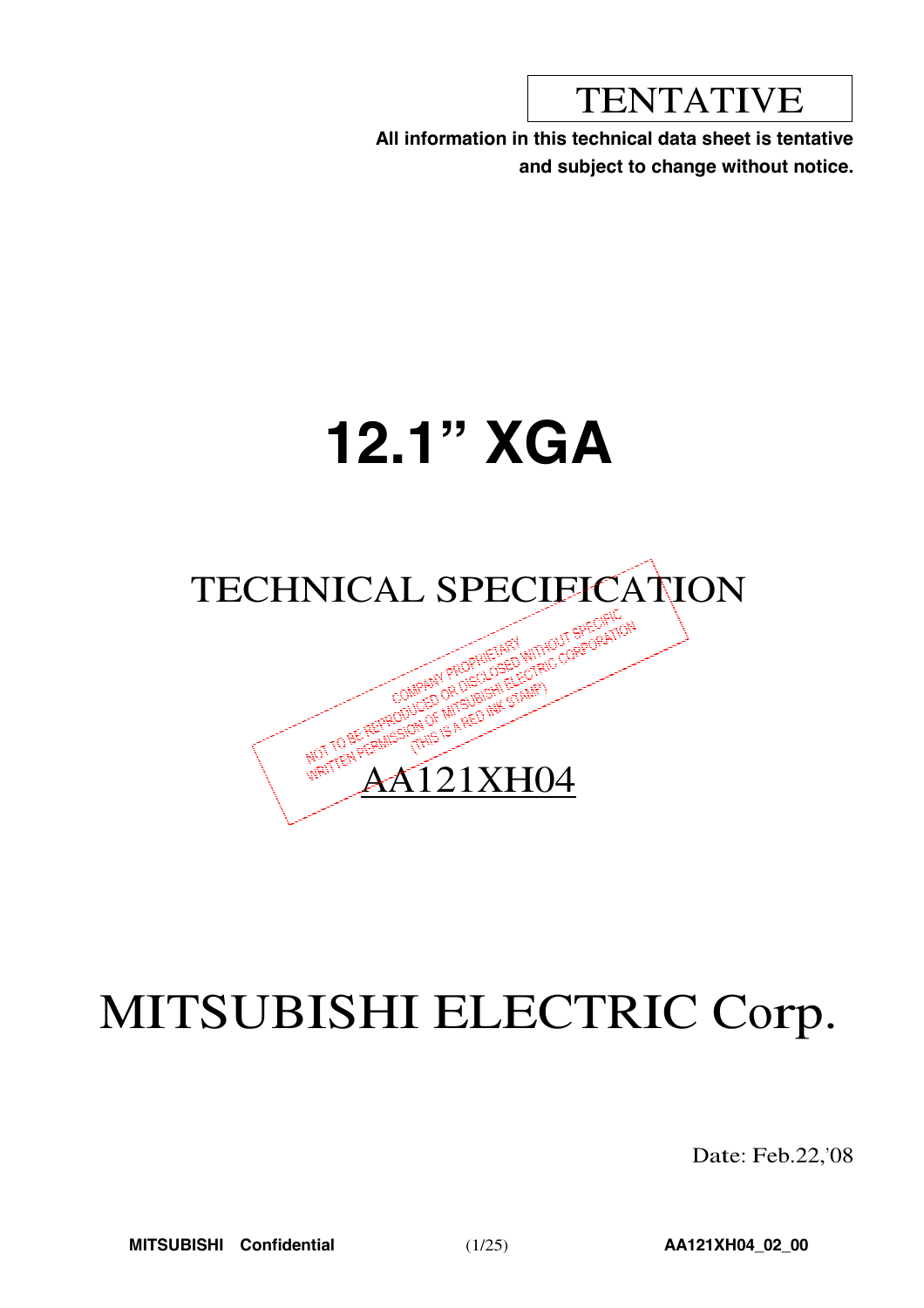## **CONTENTS**

| No.            | Item                                    | Page               |
|----------------|-----------------------------------------|--------------------|
|                | <b>COVER</b>                            | 1                  |
|                | <b>CONTENTS</b>                         | $\overline{2}$     |
| 1              | <b>APPLICATION</b>                      | 3                  |
| 2              | <b>OVERVIEW</b>                         | $\overline{4}$     |
| 3              | <b>ABSOLUTE MAXIMUM RATINGS</b>         | 5                  |
| $\overline{4}$ | ELECTRICAL CHARACTERISTICS              | 5, 6, 7            |
| 5              | <b>INTERFACE PIN CONNECTION</b>         | 8, 9               |
| 6              | <b>INTERFACE TIMING</b>                 | 10, 11, 12, 13, 14 |
| 7              | <b>BLOCK DIAGRAM</b>                    | 15                 |
| 8              | MECHANICAL SPECIFICATION                | 16, 17             |
| 9              | OPTICAL CHARACTERISTICS                 | 18, 19, 20         |
| 10             | <b>RELIABILITY TEST CONDITION</b>       | 21                 |
| 11             | <b>OTHER FEATURE</b>                    | 22                 |
| 12             | HANDLING PRECAUTIONS FOR TFT-LCD MODULE | 23, 24, 25         |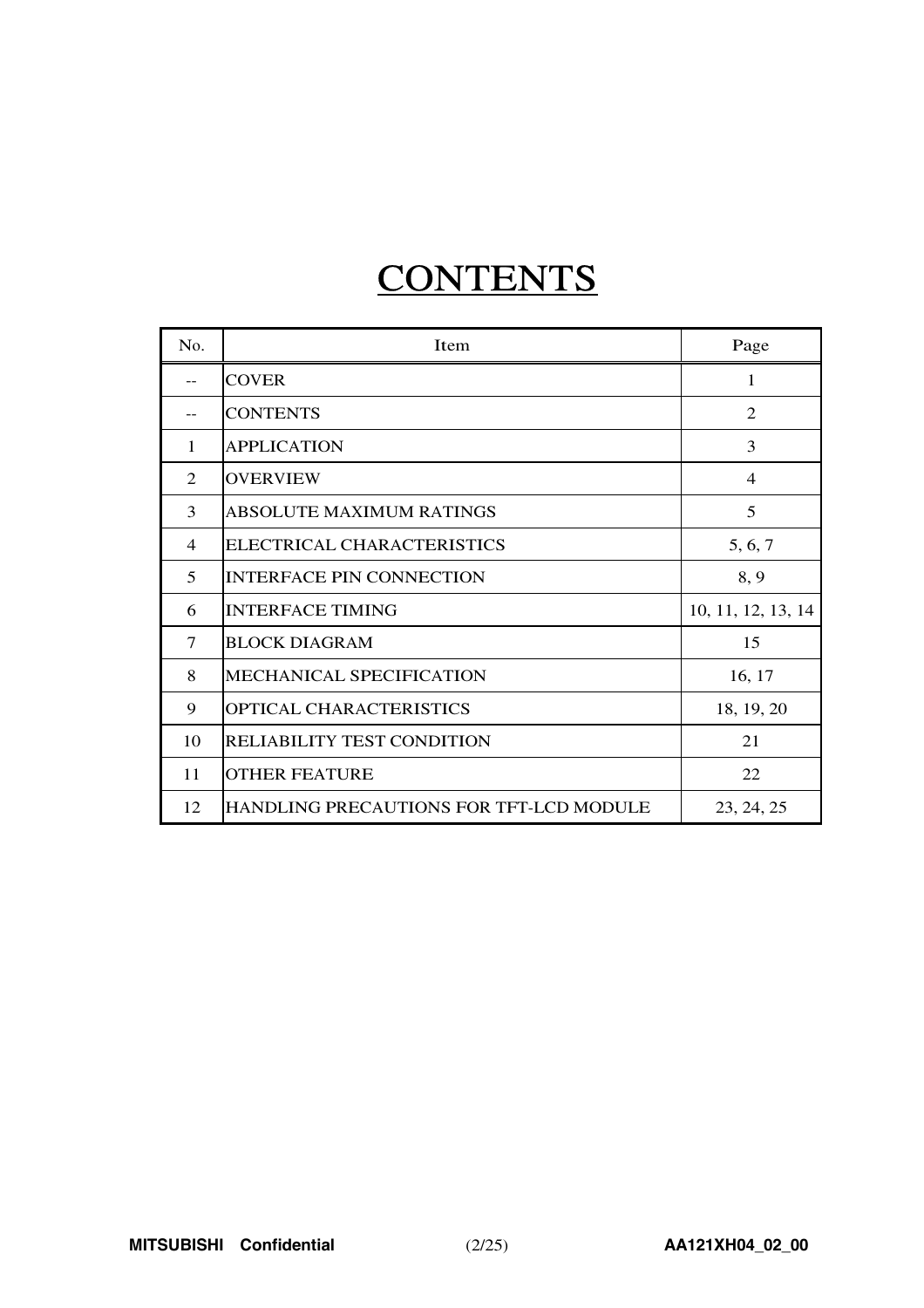### **1. APPLICATION**

This specification applies to color TFT-LCD module, AA121XH04.

These specification papers are the proprietary product of Mitsubishi Electric Corporation ("MITSUBISHI) and include materials protected under copyright of MITSUBISHI. No part of this document may be reproduced in any form or by any means without the express written permission of MITSUBISHI.

MITSUBISHI does not assume any liability for infringement of patents, copyrights or other intellectual property rights of third parties by or arising from use of a product specified in this document. No license, express, implied or otherwise, is granted under any patents, copyrights or other intellectual property rights of MITSUBISHI or of others.

MITSUBISHI classifies the usage of the TFT-LCD module as follows. Please confirm the usage before using the product.

#### (1) Standard Usage

Computers, office equipment, factory automation equipment, test and measurement equipment, communications, transportation equipment(automobiles, ships, trains, etc.), provided, however, that operation is not influenced by TFT-LCD directly.

(2) Special Usage

Medical equipment, safety equipment, transportation equipment, provided, however, that TFT-LCD is necessary to its operation.

(3) Specific Usage

Cockpit Equipment, military systems, aerospace equipment, nuclear reactor control systems, life support systems and any other equipment. MITSUBISHI should make a contract that stipulate apportionment of responsibilities between MITSUBISHI and our customer.

The product specified in this document is designed for "Standard Usage" unless otherwise specified in this document. If customers intend to use the product for applications other than those specified for "Standard Usage", they should first contact MITSUBISHI sales representative for it's intended use in writing.

MITSUBISHI has been making continuous effort to improve the reliability of its products. Customers should implement sufficient reliability design of their application equipments such as redundant system design, fail-safe functions, anti-failure features.

MITSUBISHI assumes no responsibility for any damage resulting from the use of the product that does not comply with the instructions and the precautions specified in this document.

Please contact and consult a MITSUBISHI sales representative for any questions regarding this product.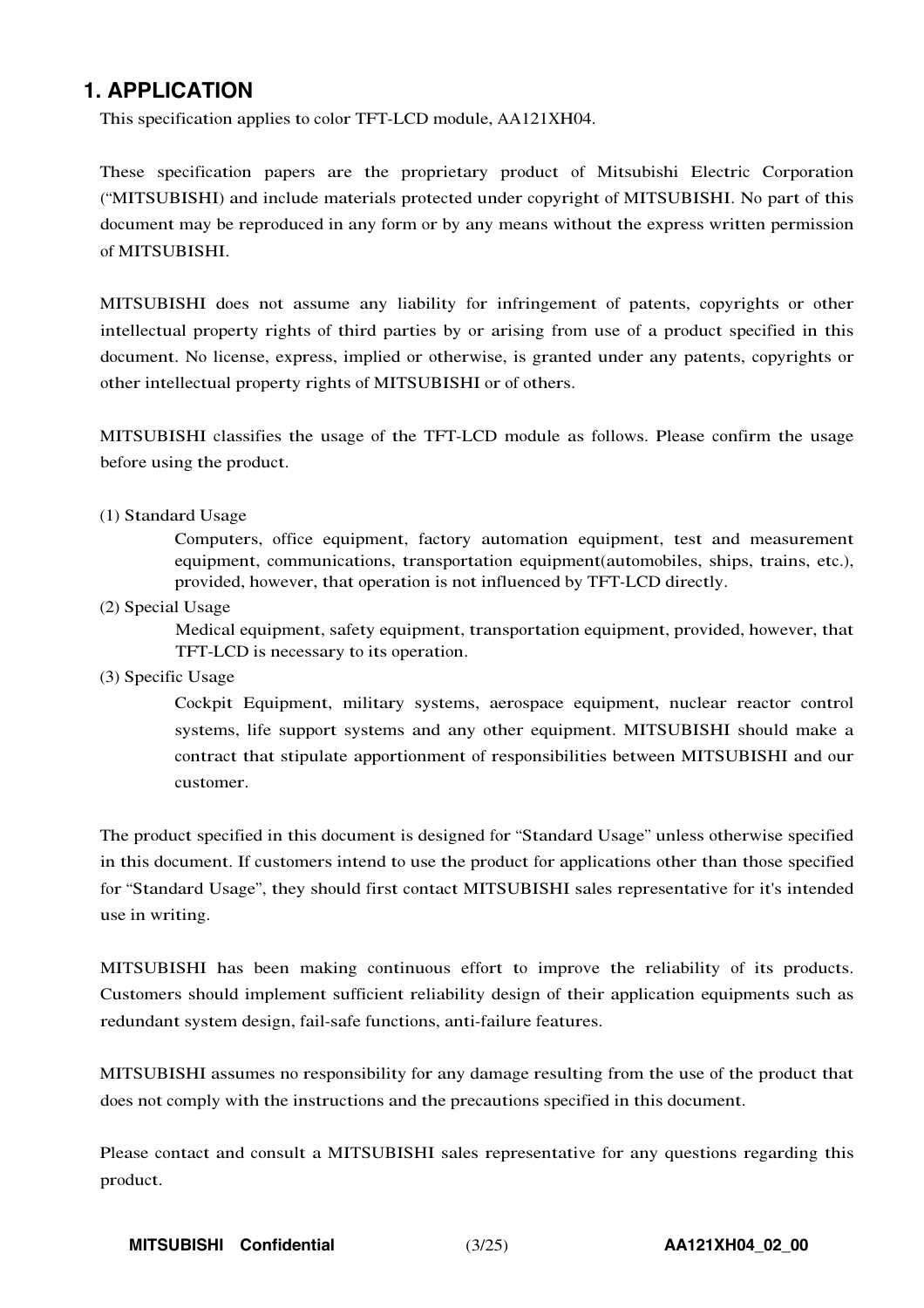## **2. OVERVIEW**

AA121XH04 is 12.1" color TFT-LCD (Thin Film Transistor Liquid Crystal Display) module composed of LCD panel, driver ICs, control circuit, and backlight unit.

By applying <sup>6</sup> bit or <sup>8</sup> bit digital data, <sup>1024</sup> × 768, 262k-color or 16.7M-color images are displayed on the 12.1" diagonal screen. Input power voltage is single 3.3V for LCD driving.

The type of data and control signals are digital and transmitted via LVDS interface per Typ. 65 MHz clock cycle.

Inverter for backlight is not included in this module. General specifications are summarized in the following table:

| <b>ITEM</b>                            | <b>SPECIFICATION</b>                                        |
|----------------------------------------|-------------------------------------------------------------|
| Display Area (mm)                      | $245.76(H) \times 184.32(V)$<br>$(12.106$ -inch diagonal)   |
| Number of Dots                         | $1024 \times 3$ (H) $\times 768$ (V)                        |
| Pixel Pitch (mm)                       | $0.240$ (H) $\times$ 0.240 (V)                              |
| Color Pixel Arrangement                | RGB vertical stripe                                         |
| Display Mode                           | Normally white TN                                           |
| Number of Color                        | $262k(6 \text{ bit/color})$ , 16.7M $(8 \text{ bit/color})$ |
| Luminance $(cd/m2)$                    | 320                                                         |
| Wide Viewing Angle Technology          | <b>Optical Compensation Film</b>                            |
| Viewing Angle ( $CR \ge 10$ )          | $-60$ ~60° (H) $-75$ ~45° (V)                               |
| <b>Surface Treatment</b>               | Anti-reflection and hard-coating 2H                         |
| Electrical Interface                   | LVDS (6 bit/8 bit)                                          |
| Optimum Viewing Angle (Contrast ratio) | 6 o'clock                                                   |
| Module Size (mm)                       | $280.0$ (W) $\times$ 210.0 (H) $\times$ 12.0 (D)            |
| Module Mass $(g)$                      | 720                                                         |
| <b>Backlight Unit</b>                  | CCFL, 2-tubes, edge-light, replaceable                      |

Characteristic value without any note is typical value.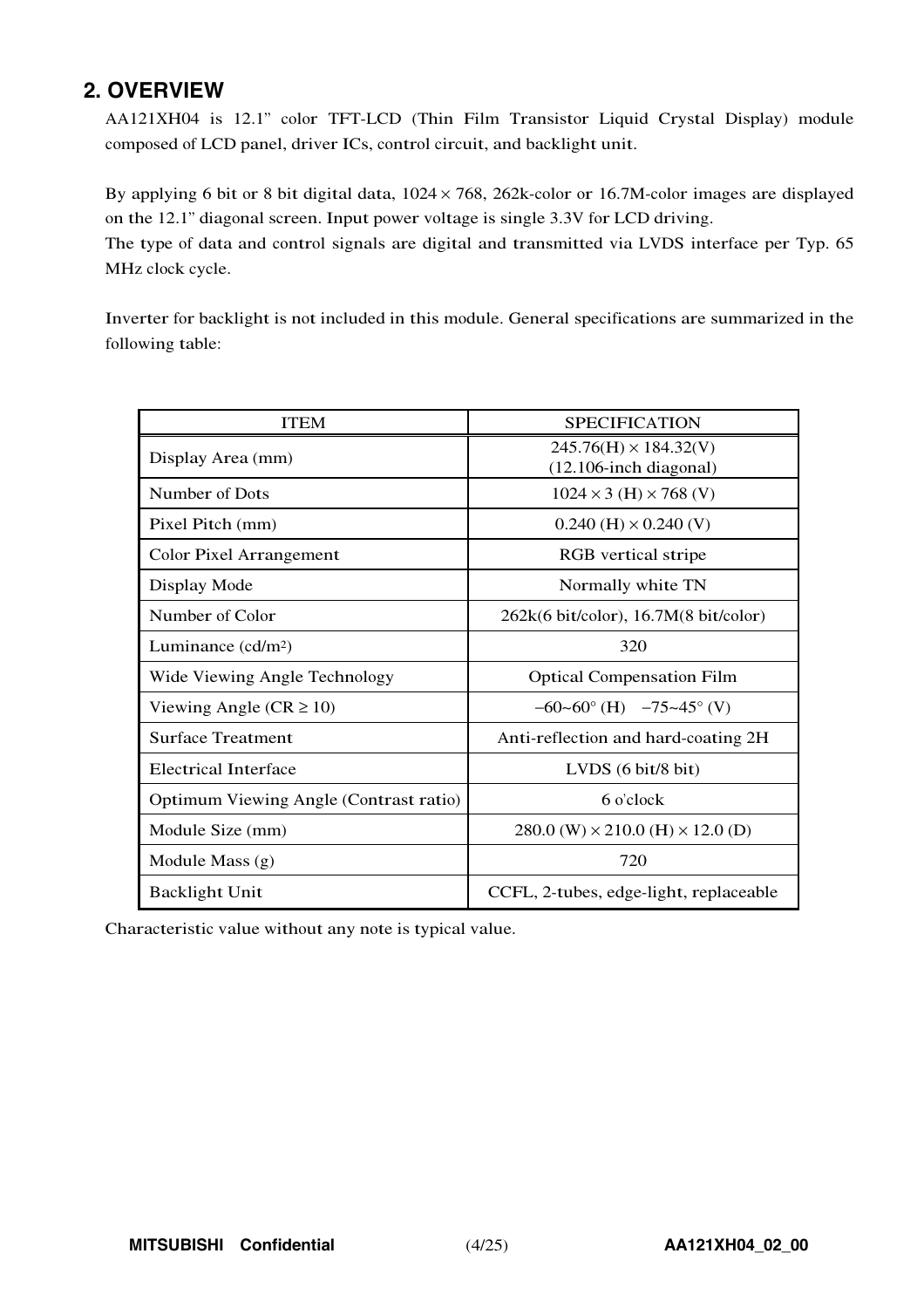## **3. ABSOLUTE MAXIMUM RATINGS**

| <b>ITEM</b>                                         | <b>SYMBOL</b>            | MIN.     | <b>MAX</b> | <b>UNIT</b> |
|-----------------------------------------------------|--------------------------|----------|------------|-------------|
| Power Supply Voltage for LCD                        | <b>VCC</b>               | 0        | 4.0        | V           |
| Logic Input Voltage                                 | VI                       | $-0.3$   | $VCC+0.3$  | V           |
| Lamp Voltage                                        | VL                       | $\Omega$ | 2000       | <b>Vrms</b> |
| Lamp Current                                        | IL                       | $\Omega$ | 18         | mArms       |
| Lamp Frequency                                      | FL                       |          | 100        | kHz         |
| Note $1,2)$<br><b>Operation Temperature (Panel)</b> | Top(Panel)               | $-20$    | 70         | $^{\circ}C$ |
| Note 2)<br><b>Operation Temperature (Ambient)</b>   | $T_{\text{op(Ambient)}}$ | $-20$    | 70         | $^{\circ}C$ |
| Note $2)$<br><b>Storage Temperature</b>             | $T_{\rm stg}$            | $-20$    | 80         | $^{\circ}C$ |

[Note]

1) Measured at the center of active area and at the center of panel back surface

<sup>2</sup>) <sup>T</sup>op,Tstg ≤ <sup>40</sup>°<sup>C</sup> : <sup>90</sup>%RH max. without condensation

Top, Tstg >  $40^{\circ}$ C : Absolute humidity shall be less than the value of 90%RH at 40 $^{\circ}$ C without condensation.

## **4. ELECTRICAL CHARACTERISTICS**

| TFT-LCD                         |      | Ambient temperature: Ta = $25^{\circ}$ C |                   |      |       |             |               |  |  |  |  |
|---------------------------------|------|------------------------------------------|-------------------|------|-------|-------------|---------------|--|--|--|--|
| <b>ITEM</b>                     |      | <b>SYMBOL</b>                            | MIN.              | TYP. | MAX.  | <b>UNIT</b> | Remarks       |  |  |  |  |
| Power Supply Voltages for LCD   |      | VCC.                                     | 3.3<br>3.6<br>3.0 |      |       |             | $*1)$         |  |  |  |  |
| Power Supply Currents for LCD   |      | ICC                                      |                   | mA   | $*2)$ |             |               |  |  |  |  |
| Permissive input ripple Voltage |      | VRP                                      | 100               |      |       |             | $VCC = +3.3V$ |  |  |  |  |
|                                 | High | <b>VIH</b>                               | 2.4               |      | VCC   | V           | MODE, SC      |  |  |  |  |
| Logic Input Voltage             | Low  | VIL                                      | 0                 |      | 0.8   | V           | MODE, SC      |  |  |  |  |

\*1) Power and signals sequence:

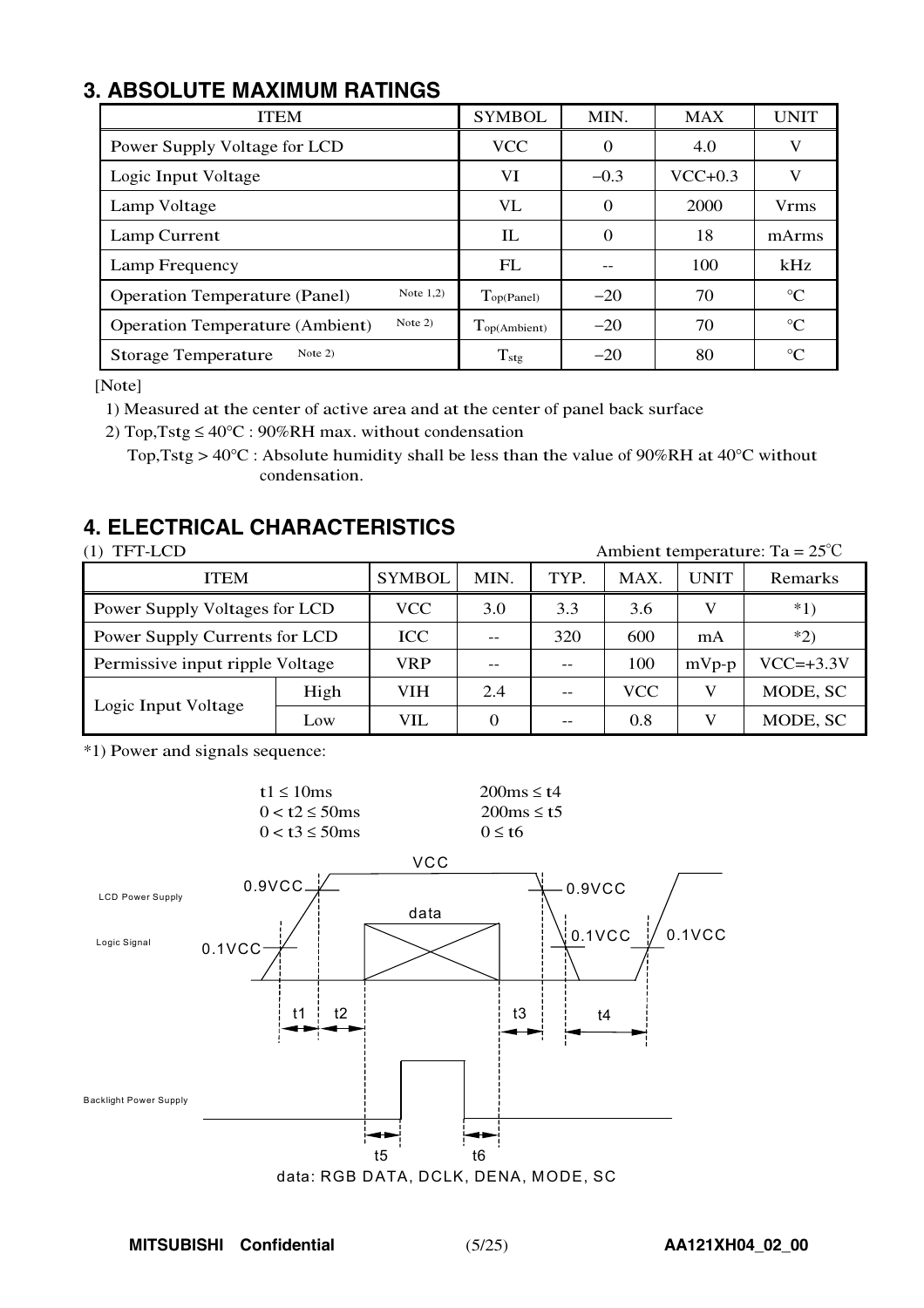VCC-dip conditions:

- 1) When  $2.6 \text{ V} \leq \text{VCC} < 3.0 \text{ V}$ , td  $\leq 10 \text{ ms}$
- 2) When  $VCC < 2.6$  V

VCC-dip conditions should also follow the power and signals sequence.



 $*2)$  VCC = +3.3 V, f<sub>H</sub> = 48.4 kHz, f<sub>V</sub> = 60 Hz, f<sub>CLK</sub> = 65 MHz Display image of typical is 256-gray-bar pattern (8 bit), 768 line mode.

| 119 |
|-----|
| ٠.  |

| Parameter  | Fuse Type Name | Supplier                  | Remark |
|------------|----------------|---------------------------|--------|
| <b>VCC</b> | FCC16162AB     | Kamaya Electric Co., Ltd. |        |

\*) The power supply capacity should be designed to be more than the fusing current.

| $(2)$ Backlight              |                                   |        |      |      |             | $Ta = 25^{\circ}C$                                    |
|------------------------------|-----------------------------------|--------|------|------|-------------|-------------------------------------------------------|
| <b>ITEM</b>                  | <b>SYMBOL</b>                     | MIN.   | TYP. | MAX. | <b>UNIT</b> | Remarks                                               |
| Lamp Voltage                 | VL                                | $ -$   | 540  | $-$  | <b>Vrms</b> | $IL = 12.0$ mArms                                     |
| Lamp Current                 | $\mathop{\mathrm{I\!L}}\nolimits$ | 6.0    | 12.0 | 14.0 | mArms       | $*2, *6)$                                             |
| Lamp Frequency               | FL                                | 30     |      | 70   | kHz         | $*3)$                                                 |
|                              |                                   | 1000   |      | --   |             | $Ta = 25^{\circ}C$                                    |
| <b>Starting Lamp Voltage</b> | VS                                | 1200   |      | $-$  | <b>Vrms</b> | $Ta = 0^{\circ}C$                                     |
|                              |                                   | 1290   | --   | $ -$ |             | $Ta = -20$ °C                                         |
| Lamp Life Time               | <b>LT</b>                         | 50,000 | --   | --   | $\mathbf h$ | $*4$ , $*5$ )IL = 12.0 mArms,<br>Continuous operation |

[Note]

\*1) Please use synchronous inverter.

\*2) Lamp Current measurement method (The current meter is inserted in low voltage line.)



\*3) Lamp frequency of inverter may produce interference with horizontal synchronous frequency, and this may cause horizontal beat on the display. Therefore, please adjust lamp frequency, and keep inverter as far from module as possible or use electronic shielding between inverter and module to avoid the interference.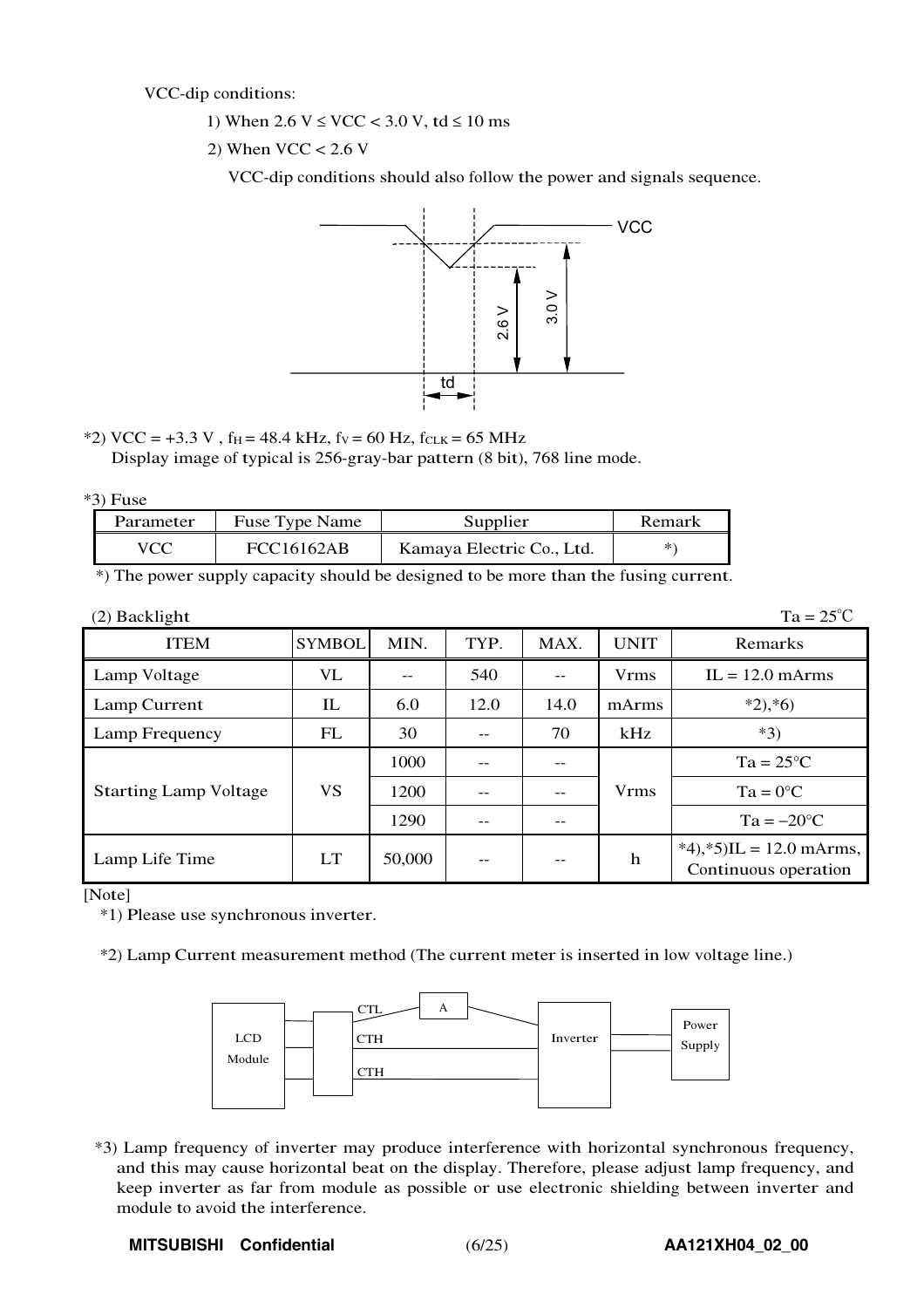- \*4) Lamp life time is defined as the time either when the brightness becomes 50% of the initial value, or when the starting lamp voltage does not meet the value specified in this table.
- \*5) The life time of the backlight depends on the ambient temperature. The life time will decrease under low/high temperature.
- \*6) Please use the inverter which has symmetrical current wave form as follows, The degree of unbalance: less than 10%

The ratio of wave height: less than  $\sqrt{2} \pm 10\%$ 



CURRENT WAVE FORM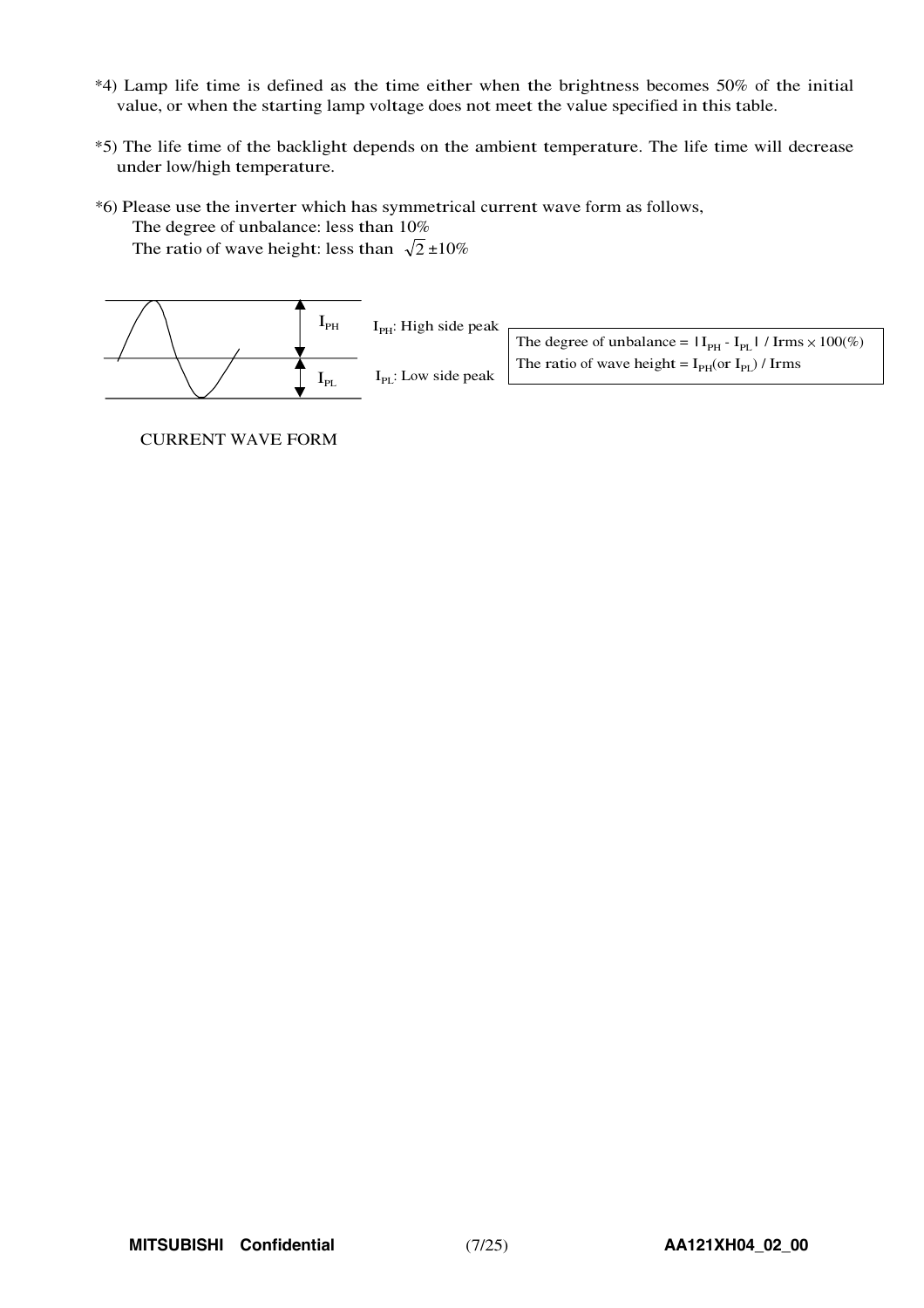## **5. INTERFACE PIN CONNECTION**

#### (1)CN 1(INTERFACE SIGNAL)

Used connector: FI-SE20P-HFE (JAE)

#### Corresponding connector: FI-S20S[for discrete wire] , FI-SE20ME[for FPC] (JAE)

| Pin                      | Symbol      | Function (ISP 6 bit compatibility mode)                                                                              |                                                                                                                      | Function (ISP 8 bit)                 |  |  |  |  |  |  |
|--------------------------|-------------|----------------------------------------------------------------------------------------------------------------------|----------------------------------------------------------------------------------------------------------------------|--------------------------------------|--|--|--|--|--|--|
| No.                      |             | 6 bit input                                                                                                          | 8 bit input                                                                                                          | compatibility mode)                  |  |  |  |  |  |  |
| 1                        | <b>VCC</b>  | +3.3 V Power supply                                                                                                  | $\leftarrow$                                                                                                         |                                      |  |  |  |  |  |  |
| $\overline{2}$           | <b>VCC</b>  |                                                                                                                      | +3.3 V Power supply                                                                                                  | $\leftarrow$                         |  |  |  |  |  |  |
| 3                        | <b>GND</b>  |                                                                                                                      | <b>GND</b>                                                                                                           | $\leftarrow$                         |  |  |  |  |  |  |
| $\overline{\mathcal{A}}$ | <b>GND</b>  |                                                                                                                      | <b>GND</b>                                                                                                           | $\leftarrow$                         |  |  |  |  |  |  |
| 5                        | Link 0-     | R0, R1, R2, R3, R4, R5, G0                                                                                           | R <sub>2</sub> , R <sub>3</sub> , R <sub>4</sub> , R <sub>5</sub> , R <sub>6</sub> , R <sub>7</sub> , G <sub>2</sub> | R0, R1, R2, R3, R4, R5, G0           |  |  |  |  |  |  |
| 6                        | $Link 0+$   | R <sub>0</sub> , R <sub>1</sub> , R <sub>2</sub> , R <sub>3</sub> , R <sub>4</sub> , R <sub>5</sub> , G <sub>0</sub> | R <sub>2</sub> , R <sub>3</sub> , R <sub>4</sub> , R <sub>5</sub> , R <sub>6</sub> , R <sub>7</sub> , G <sub>2</sub> | R0, R1, R2, R3, R4, R5, G0           |  |  |  |  |  |  |
| $\overline{7}$           | <b>GND</b>  |                                                                                                                      | <b>GND</b>                                                                                                           | $\leftarrow$                         |  |  |  |  |  |  |
| 8                        | Link $1-$   | G1, G2, G3, G4, G5, B0, B1                                                                                           | G3, G4, G5, G6, G7, B2, B3                                                                                           | G1, G2, G3, G4, G5, B0, B1           |  |  |  |  |  |  |
| 9                        | $Link 1+$   | G1, G2, G3, G4, G5, B0, B1                                                                                           | G3, G4, G5, G6, G7, B2, B3                                                                                           | G1, G2, G3, G4, G5, B0, B1           |  |  |  |  |  |  |
| 10                       | <b>GND</b>  |                                                                                                                      | <b>GND</b>                                                                                                           | $\leftarrow$                         |  |  |  |  |  |  |
| 11                       | Link $2-$   | B2, B3, B4, B5, DENA                                                                                                 | B4, B5, B6, B7, DENA                                                                                                 | B2, B3, B4, B5, DENA                 |  |  |  |  |  |  |
| 12                       | $Link 2+$   | B <sub>2</sub> , B <sub>3</sub> , B <sub>4</sub> , B <sub>5</sub> , DENA                                             | B4, B5, B6, B7, DENA                                                                                                 | B2, B3, B4, B5, DENA                 |  |  |  |  |  |  |
| 13                       | <b>GND</b>  |                                                                                                                      | <b>GND</b>                                                                                                           | $\leftarrow$                         |  |  |  |  |  |  |
| 14                       | CLKIN-      |                                                                                                                      | $Clock -$                                                                                                            | $\leftarrow$                         |  |  |  |  |  |  |
| 15                       | CLKIN+      |                                                                                                                      | $Clock +$                                                                                                            | $\leftarrow$                         |  |  |  |  |  |  |
| 16                       | <b>GND</b>  |                                                                                                                      | <b>GND</b>                                                                                                           | $\leftarrow$                         |  |  |  |  |  |  |
| 17                       | $Link3-$    | See: $*2)$                                                                                                           | R0, R1, G0, G1, B0, B1                                                                                               | R6, R7, G6, G7, B6, B7               |  |  |  |  |  |  |
| 18                       | $Link3+$    | See: $*2)$                                                                                                           | R0, R1, G0, G1, B0, B1                                                                                               | R6, R7, G6, G7, B6, B7               |  |  |  |  |  |  |
| 19                       | <b>MODE</b> | $Low = ISP$                                                                                                          | 6 bit compatibility mode                                                                                             | High=ISP<br>8 bit compatibility mode |  |  |  |  |  |  |
| 20                       | SC          |                                                                                                                      | Scan direction control. (Low: Normal, High: Reverse)                                                                 | $\leftarrow$                         |  |  |  |  |  |  |

\*1) Metal frame is connected to signal GND.

\*2) Recommended wiring of Pin 17,18 (6 bit input)



#### (2)CN 2(BACKLIGHT)

Backlight-side connector: BHR-04VS-1 (JST)

Inverter-side connector: SM04(4.0)B-BHS(LF)(SN) (JST)

| Pin No. | Symbol | Function            |
|---------|--------|---------------------|
|         | CTH    | VBLH (High voltage) |
|         | C 'T   | VBLL (Low voltage)  |

[Note] VBLH – VBLL <sup>=</sup> V<sup>L</sup>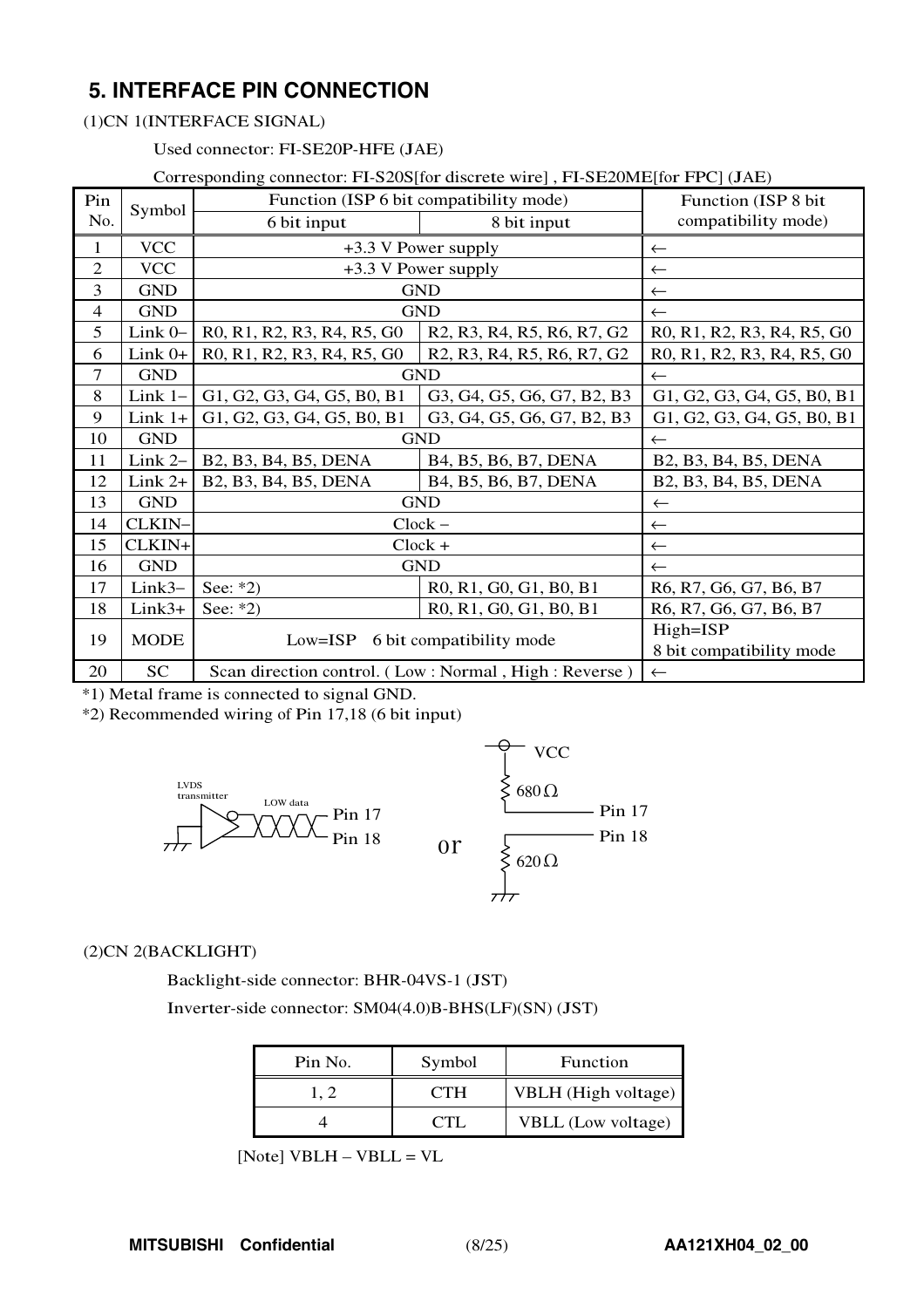#### (3) ISP data mapping

a. ISP 6 bit compatibility mode(6 bit input)



#### b. ISP 6 bit compatibility mode(8 bit input)



c. ISP 8 bit compatibility mode

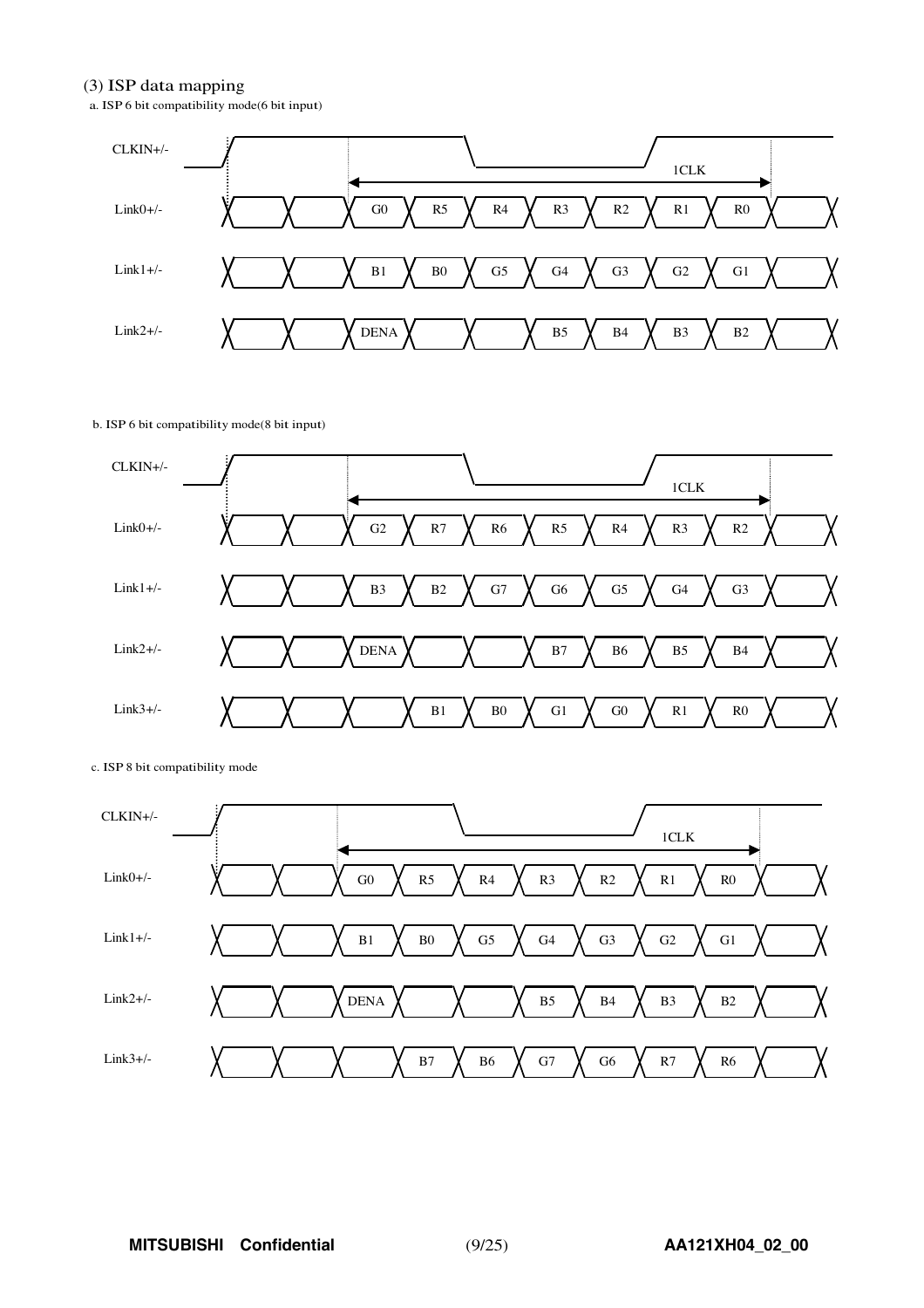## **6. INTERFACE TIMING**

LVDS transmitter input signal

#### (1) Timing Specifications

|             | <b>ITEM</b> |                      | <b>SYMBOL</b>           | MIN. | TYP. | MAX.             | <b>UNIT</b>    |
|-------------|-------------|----------------------|-------------------------|------|------|------------------|----------------|
|             | Frequency   |                      | $f_{CLK}$               | 50   | 65   | 80               | <b>MHz</b>     |
| <b>DCLK</b> | Period      |                      | <b>t</b> CLK            | 12.5 | 15.4 | 20               | ns             |
|             |             | <b>Active Time</b>   | $t_{HA}$                | 1024 | 1024 | $t_{\text{CLK}}$ |                |
|             |             | <b>Blanking Time</b> | $t_{HB}$                | 20   | 320  | --               | <b>t</b> CLK   |
|             | Horizontal  | Frequency            | fн                      | 42.4 | 48.4 | 60               | kHz            |
|             |             | Period               | th                      | 16.6 | 20.7 | 23.6             | $\mu s$        |
| <b>DENA</b> |             | <b>Active Time</b>   | <b>t</b> v <sub>A</sub> | 768  | 768  | 768              | t <sub>H</sub> |
|             | Vertical    | <b>Blanking Time</b> | <b>t</b> <sub>VB</sub>  | 3    | 38   | --               | th             |
|             |             | Frequency            | $f_V$                   | 55   | 60   | 75               | Hz             |
|             |             | Period               | tv                      | 13.3 | 16.7 | 18.2             | ms             |

[Note]

1) DENA (Data Enable) should always be positive polarity as shown in the timing specification.

2) DCLK should appear during all invalid period.

3) LVDS timing follows the timing specifications of LVDS receiver IC: THC63LVDF84B(Thine).

4) In case of blanking time fluctuation, please satisfy following condition.  $t_{VBn}$  >  $t_{VBn-1}$  – 3( $t_{H}$ )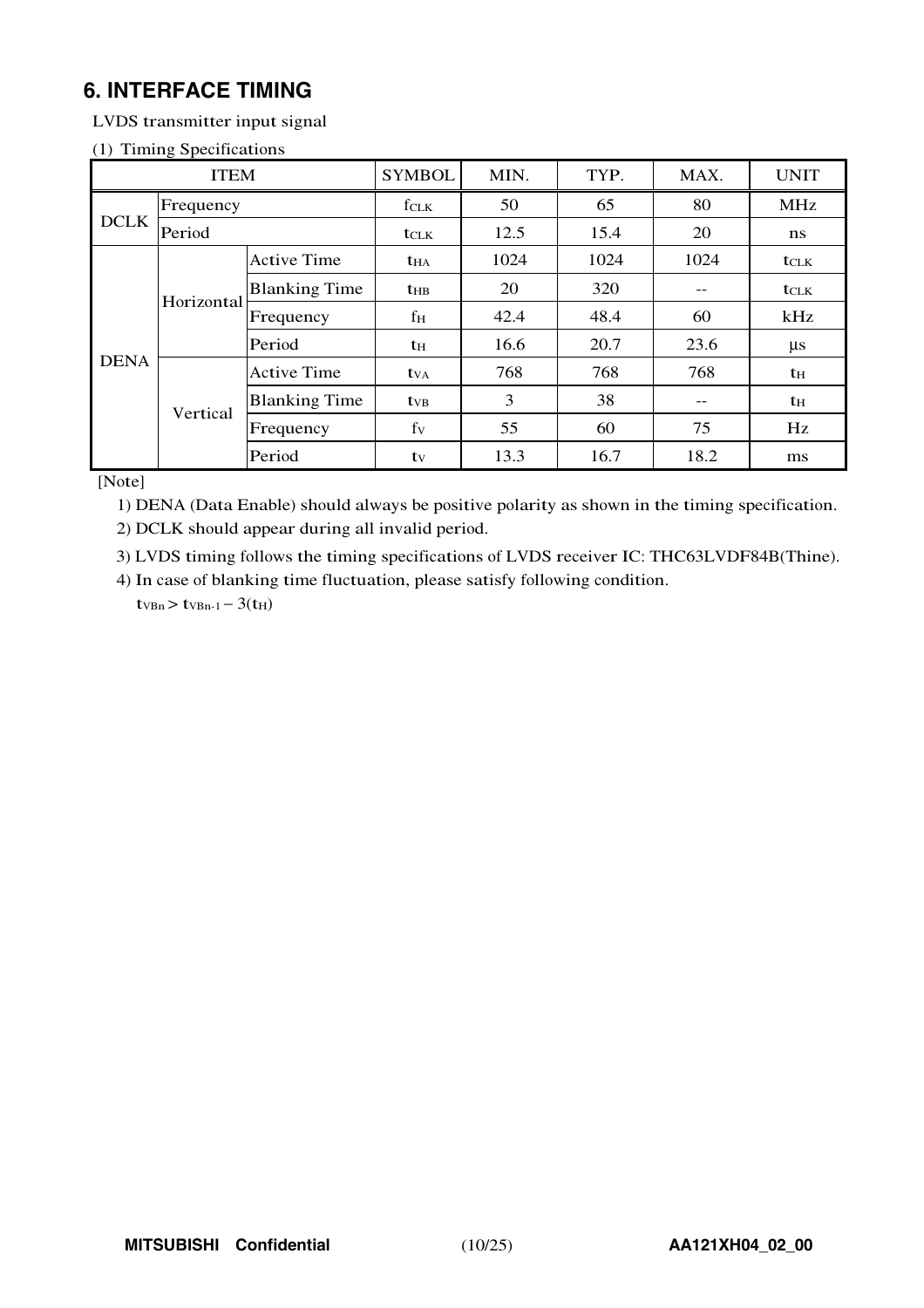#### (2) Timing Chart

#### a. Horizontal Timing Chart



#### b. Vertical Timing Chart

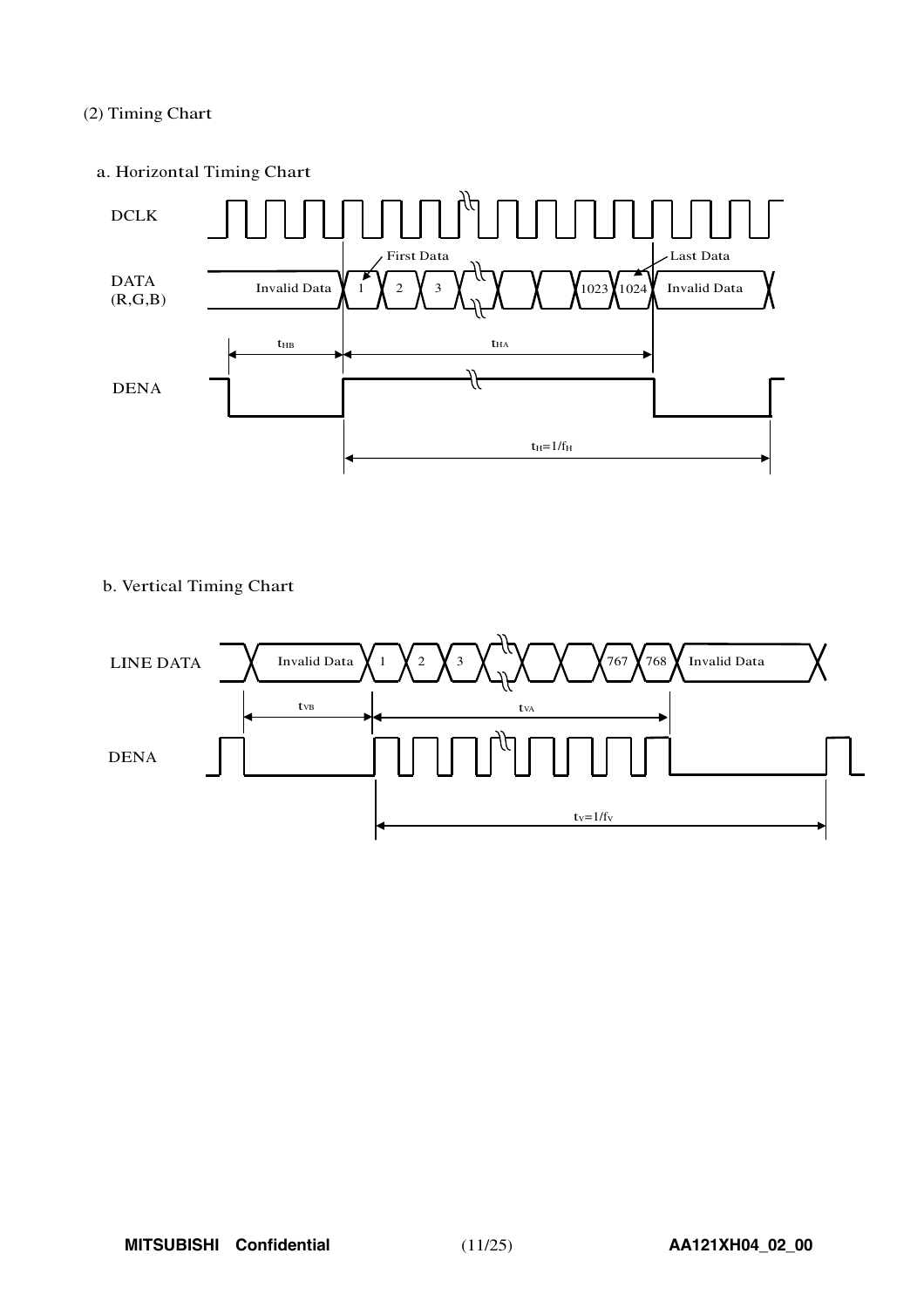#### (3) Color Data Assignment

#### a. 6 bit input

|                   |                |                  |                   |                                                        |                                  |                                                |                  |                      |                   | <b>INPUT DATA</b>             |                                     |                                        |                  |                |                      |                                                        |                  |                                  |                                     |
|-------------------|----------------|------------------|-------------------|--------------------------------------------------------|----------------------------------|------------------------------------------------|------------------|----------------------|-------------------|-------------------------------|-------------------------------------|----------------------------------------|------------------|----------------|----------------------|--------------------------------------------------------|------------------|----------------------------------|-------------------------------------|
|                   |                |                  |                   | R DATA                                                 |                                  |                                                |                  |                      |                   | <b>G DATA</b>                 |                                     |                                        |                  |                |                      | <b>B DATA</b>                                          |                  |                                  |                                     |
|                   | <b>COLOR</b>   |                  |                   | $R5 \nvert R4 \nvert R3 \nvert R2 \nvert R1 \nvert R0$ |                                  |                                                |                  |                      |                   | $G5$ $G4$ $G3$ $G2$ $G1$ $G0$ |                                     |                                        |                  |                |                      | $B5 \nvert B4 \nvert B3 \nvert B2 \nvert B1 \nvert B0$ |                  |                                  |                                     |
|                   |                | MSB              |                   |                                                        |                                  |                                                | LSB              | <b>MSB</b>           |                   |                               |                                     |                                        | LSB:             | <b>MSB</b>     |                      |                                                        |                  |                                  | LSB:                                |
|                   | <b>BLACK</b>   | $\Omega$         | $\pm 0$           | $\overline{0}$                                         | $\boldsymbol{0}$                 | $\boldsymbol{0}$<br>÷                          | $\overline{0}$   | $\overline{0}$<br>đ. | $\overline{0}$    | $\boldsymbol{0}$              | $\boldsymbol{0}$                    | $\overline{0}$                         | $\overline{0}$   | $\overline{0}$ | $\boldsymbol{0}$     | $\overline{0}$                                         | $\mathbf{0}$     | $\overline{0}$                   | $\vdots$ 0                          |
|                   | RED(63)        | 1                | -1                | -1                                                     | -1                               | $\mathbf{1}$                                   | $\overline{1}$   | $\overline{0}$       | $\boldsymbol{0}$  | $\boldsymbol{0}$<br>Ē         | $\boldsymbol{0}$                    | $\boldsymbol{0}$                       | $\overline{0}$   | $\mathbf{0}$   | $\boldsymbol{0}$     | $\mathbf{0}$                                           | $\overline{0}$   | $\overline{0}$                   | $\overline{0}$                      |
|                   | GREEN(63)      | $\theta$         | $\boldsymbol{0}$  | $\boldsymbol{0}$                                       | $\boldsymbol{0}$                 | $\boldsymbol{0}$                               | $\boldsymbol{0}$ | $1 \;$               | $\mathbf{1}$      | $\overline{1}$                | 1                                   | $\overline{1}$                         | $\mathbf{1}$     | $\overline{0}$ | $\boldsymbol{0}$     | $\boldsymbol{0}$                                       | $\boldsymbol{0}$ | $\overline{0}$                   | $\mathbf{0}$                        |
| <b>BASIC</b>      | BLUE(63)       | $\Omega$         | $\mathbf{0}$      | $\boldsymbol{0}$                                       | $\boldsymbol{0}$                 | $\boldsymbol{0}$<br>÷                          | $\overline{0}$   | 0 <sup>1</sup>       | $\boldsymbol{0}$  | I<br>$\boldsymbol{0}$         | $\boldsymbol{0}$                    | $\overline{0}$                         | $\overline{0}$   | $\mathbf{1}$   | $\mathbf{1}$         | $\mathbf{1}$                                           | $\overline{1}$   | -1                               | -1                                  |
| <b>COLOR</b> CYAN |                | $\Omega$         | $\boldsymbol{0}$  | $\boldsymbol{0}$                                       | $\overline{0}$<br>ŧ.             | $\boldsymbol{0}$<br>- E                        | $\overline{0}$   | $\mathbf{1}$         | $\mathbf{1}$      | $\vert 1$                     | $1 \nmid 1$                         |                                        | $\vdash$ 1       | $\mathbf{1}$   | $\mathbf{1}$         | ŧ<br>-1<br>÷                                           | $\mathbf{1}$     | -1                               | $\overline{1}$                      |
|                   | <b>MAGENTA</b> | $\mathbf{1}$     | -1                | - 1                                                    | -1                               | $1\,$ i                                        | $\overline{1}$   | $\overline{0}$       | $\mathbf{0}$      | $\boldsymbol{0}$<br>I         | $\mathbf{0}$                        | $\overline{0}$                         | $\overline{0}$   | $\mathbf{1}$   | $\mathbf{1}$         | ÷<br>$\overline{1}$<br>÷                               | $\overline{1}$   | $1 \mid 1$                       |                                     |
|                   | <b>YELLOW</b>  | $\mathbf{1}$     |                   | $1 \perp 1$                                            | $\frac{1}{2}$                    | $\frac{1}{2}$                                  | $\overline{1}$   | $1 \quad$            | $\mathbf{1}$      | $\frac{1}{2}$                 | $\mathbf{1}$<br>÷                   | $\begin{array}{c} 1 \end{array}$       | $\mathbf{1}$     | $\overline{0}$ | $\mathbf{0}$         | $\overline{0}$<br>ŧ<br>÷                               | $\overline{0}$   | $\bf{0}$                         | $\begin{array}{c} 0 \end{array}$    |
|                   | <b>WHITE</b>   | 1                | -1                | -1                                                     | $\mathbf{1}$                     | $\mathbf{1}$                                   | $\pm$ 1          | 1 <sup>1</sup>       | $1 \nmid 1$       |                               | $\,$ 1 $\,$<br>÷                    | $\overline{1}$                         | -1               | $\mathbf{1}$   | $\lceil$ 1           | -1                                                     | - 1              | -1                               | -1                                  |
|                   | RED(1)         | $\Omega$         | $\overline{0}$    | $\overline{0}$                                         | $\boldsymbol{0}$                 | $\boldsymbol{0}$                               | $\overline{1}$   | $\overline{0}$       | $\mathbf{0}$<br>÷ | $\mathbf{0}$                  | $\boldsymbol{0}$                    | $\mathbf{0}$                           | $\boldsymbol{0}$ | $\mathbf{0}$   | $\mathbf{0}$         | $\boldsymbol{0}$                                       | $\boldsymbol{0}$ | $\boldsymbol{0}$                 | $\mathbf{0}$                        |
|                   | RED(2)         | $\theta$         | $\overline{0}$    | $\mathbf{0}$                                           | $\boldsymbol{0}$                 | $\mathbf{1}$                                   | $\mathbf{0}$     | $\overline{0}$       | $\mathbf{0}$      | I<br>$\mathbf{0}$             | $\boldsymbol{0}$                    | $\overline{0}$                         | $\overline{0}$   | $\overline{0}$ | $\mathbf{0}$         | $\boldsymbol{0}$                                       | $\overline{0}$   | $\overline{0}$                   | $\mathbf{0}$                        |
| <b>RED</b>        |                |                  |                   |                                                        |                                  |                                                |                  |                      |                   |                               |                                     |                                        |                  |                |                      |                                                        |                  |                                  |                                     |
|                   |                |                  |                   |                                                        |                                  |                                                |                  |                      |                   |                               |                                     |                                        |                  |                |                      |                                                        |                  |                                  |                                     |
|                   | RED(62)        | 1                | -1                | -1                                                     | $\pm$ 1                          | -1<br>÷                                        | $\bf{0}$         | $\overline{0}$       | $\overline{0}$    | $\frac{1}{2}$ 0               | $\mathbf{0}$                        | $\overline{0}$                         | $\bf{0}$         | $\overline{0}$ | $\boldsymbol{0}$     | $\overline{0}$<br>÷                                    | $\mathbf{0}$     | $\overline{0}$                   | $\pm 0$                             |
|                   | RED(63)        | 1.               | -1                | - 1                                                    | -1                               | -1                                             | 1                | 0                    | $\overline{0}$    | $\mathbf{0}$<br>Ŧ.            | $\mathbf{0}$                        | $\overline{0}$                         | $\mathbf{0}$     | $\theta$       | $\boldsymbol{0}$     | $\Omega$                                               | $\overline{0}$   | $\Omega$                         | $\pm 0$                             |
|                   | GREEN(1)       | $\mathbf{0}$     | $\overline{0}$    | $\overline{0}$                                         | $\boldsymbol{0}$                 | $\mathbf{0}$                                   | $\mathbf{0}$     | $\mathbf{0}$         | $\mathbf{0}$      | $\boldsymbol{0}$              | $\boldsymbol{0}$                    | $\boldsymbol{0}$                       | $\overline{1}$   | $\mathbf{0}$   | $\boldsymbol{0}$     | $\boldsymbol{0}$                                       | $\boldsymbol{0}$ | $\overline{0}$                   | $\Omega$                            |
|                   | GREEN(2)       | $\overline{0}$   | 0 <sup>1</sup>    | $\overline{0}$                                         | $\boldsymbol{0}$                 | $\mathbf{0}$<br>ŧ<br>÷                         | $\overline{0}$   | 0 <sup>1</sup>       | $\mathbf{0}$      | $\frac{1}{2}$ 0               | $\mathbf{0}$                        | $\mathbf{1}$                           | $\overline{0}$   | $\overline{0}$ | $\mathbf{0}$         | $\mathbf{0}$<br>÷<br>÷                                 | $\overline{0}$   | $\mathbf{0}$                     | $\vdots$ 0                          |
| <b>GREEN</b>      |                |                  |                   |                                                        |                                  |                                                |                  |                      |                   |                               |                                     |                                        |                  |                |                      |                                                        |                  |                                  |                                     |
|                   |                |                  |                   |                                                        |                                  |                                                |                  |                      |                   |                               |                                     |                                        |                  |                |                      |                                                        |                  |                                  |                                     |
|                   | GREEN(62)      | $\overline{0}$   | $\boldsymbol{0}$  | $\overline{0}$                                         | $\overline{0}$                   | $\overline{0}$<br>÷                            | $\bf{0}$         | $1 \pm$              | $\mathbf{1}$      | $\pm 1$                       | $\mathbf{1}$                        | -1                                     | $\frac{1}{2}$ 0  | $\overline{0}$ | $\mathbf{0}$         | $\overline{0}$                                         | $\overline{0}$   | $0 \nvert 0$                     |                                     |
|                   | GREEN(63)      | $\theta$         | $\theta$          | $\boldsymbol{0}$                                       | $\boldsymbol{0}$                 | $\overline{0}$                                 | $\boldsymbol{0}$ | 1                    | -1                | $\vdash$ 1                    | -1                                  | -1                                     | -1               | $\theta$       | $\boldsymbol{0}$     | $\boldsymbol{0}$                                       | $\boldsymbol{0}$ | $\theta$                         | $\theta$                            |
|                   | BLUE(1)        | $\boldsymbol{0}$ | $\overline{0}$    | $\overline{0}$                                         | $\boldsymbol{0}$<br>ł            | $\begin{smallmatrix}0&1\end{smallmatrix}$      | $\overline{0}$   | $\mathbf{0}$         | 0 <sup>1</sup>    | $\boldsymbol{0}$              | $\mathbf{0}$                        | $\overline{0}$                         | $\overline{0}$   | $\mathbf{0}$   | $\boldsymbol{0}$     | $\boldsymbol{0}$<br>I                                  | $\overline{0}$   | $\begin{matrix}0\\0\end{matrix}$ | $\overline{1}$                      |
|                   | BLUE(2)        |                  | $0 \mid 0 \mid 0$ |                                                        | $\begin{array}{c} 0 \end{array}$ |                                                |                  |                      | $0 \mid 0 \mid 0$ |                               | $\begin{matrix} 1 & 0 \end{matrix}$ | $\begin{array}{c c} 0 & 0 \end{array}$ |                  | $\overline{0}$ | $\overline{0}$<br>Ŧ. | $\begin{array}{c} 0 \\ 0 \end{array}$                  | $\bf{0}$<br>÷    | 1 <sup>1</sup>                   |                                     |
| <b>BLUE</b>       |                |                  |                   |                                                        |                                  |                                                |                  |                      |                   |                               |                                     |                                        |                  |                |                      |                                                        |                  |                                  |                                     |
|                   |                |                  |                   |                                                        |                                  |                                                |                  |                      |                   |                               |                                     |                                        |                  |                |                      |                                                        |                  |                                  |                                     |
|                   | BLUE(62)       |                  |                   | $0 \mid 0 \mid 0 \mid 0$                               |                                  | $\begin{bmatrix} 0 & 0 \\ 0 & 0 \end{bmatrix}$ |                  |                      | $0 \mid 0 \mid 0$ |                               |                                     |                                        |                  | $\mathbf{1}$   |                      | $1 \mid 1 \mid$                                        | $\mathbf{1}$     | 1                                | $\begin{matrix} 1 & 0 \end{matrix}$ |
|                   | BLUE(63)       |                  |                   | $0 \mid 0 \mid 0$                                      | $\mathbf{0}$                     | $\begin{array}{c c} 0 & 0 \\ \end{array}$      |                  |                      |                   | 0   0   0   0   0   0         |                                     |                                        |                  | $\overline{1}$ | $\lceil$             | $1\,$                                                  | 1                | -1                               | $\mathbf{1}$                        |

#### [Note]

1) Definition of gray scale

Color (n) ---n indicates gray scale level.

Higher n means brighter level.

2) Data

1:High, 0: Low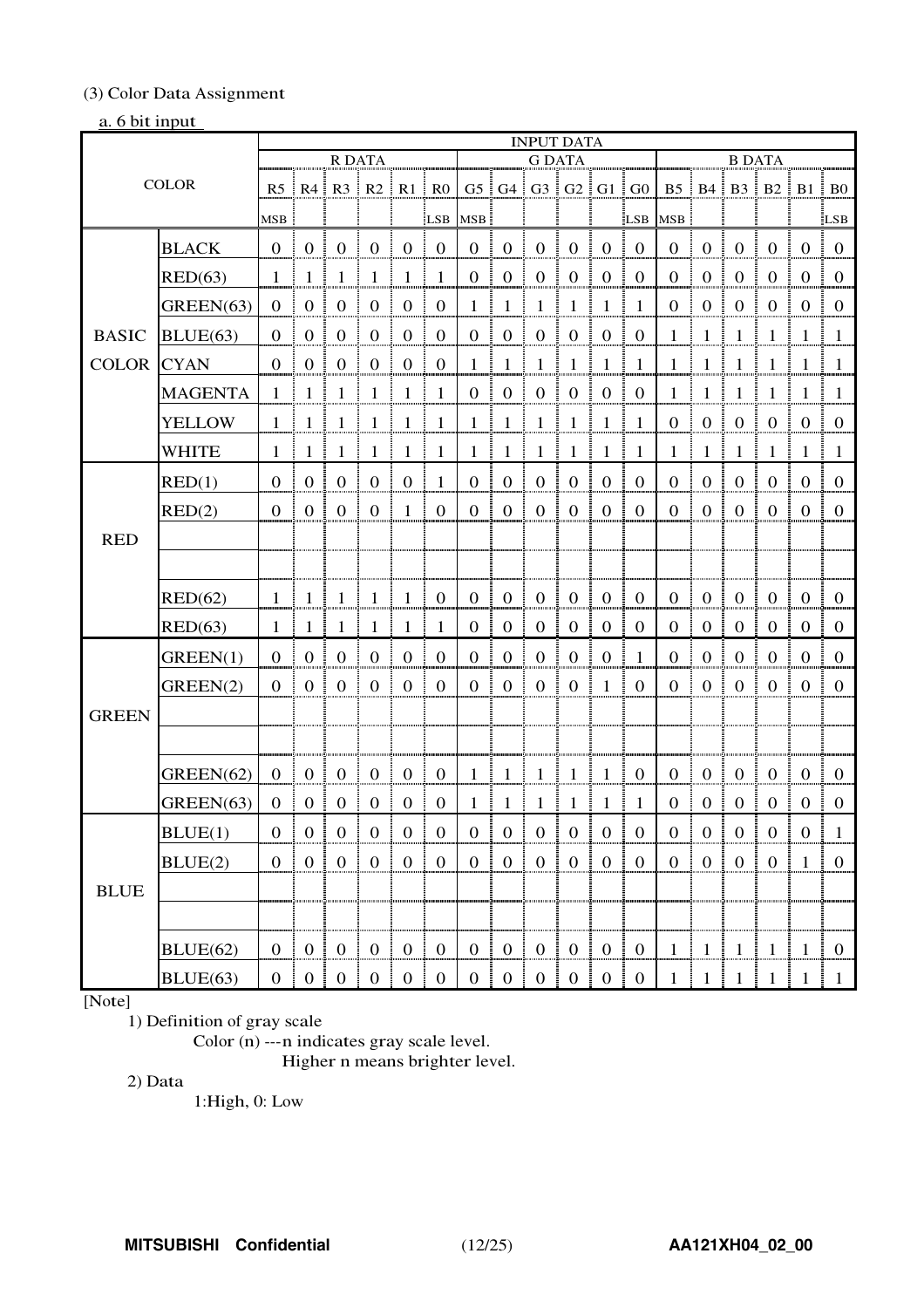#### b. 8 bit input

|              |                   |                  |                |    |                               |                |                  |                  |                      |                |                  |                | <b>INPUT DATA</b> |                  |                       |                |                                       |                         |                |                  |             |                   |                       |                  |                |
|--------------|-------------------|------------------|----------------|----|-------------------------------|----------------|------------------|------------------|----------------------|----------------|------------------|----------------|-------------------|------------------|-----------------------|----------------|---------------------------------------|-------------------------|----------------|------------------|-------------|-------------------|-----------------------|------------------|----------------|
|              | <b>COLOR</b>      |                  |                |    | <b>R DATA</b>                 |                |                  |                  |                      |                |                  |                | <b>G DATA</b>     |                  |                       |                |                                       |                         |                |                  |             | <b>B DATA</b>     |                       |                  |                |
|              |                   | R7               |                |    |                               |                |                  |                  | R6 R5 R4 R3 R2 R1 R0 |                |                  |                |                   |                  |                       |                | G7   G6   G5   G4   G3   G2   G1   G0 | B7 B6 B5 B4 B3 B2 B1 B0 |                |                  |             |                   |                       |                  |                |
|              |                   | <b>MSB</b>       |                |    |                               |                |                  |                  | LSB                  | <b>MSB</b>     |                  |                |                   |                  |                       |                |                                       | <b>LSB MSB</b>          |                |                  |             |                   |                       |                  | LSB            |
| <b>BLACK</b> |                   | $\Omega$         |                |    | 0 0 0 0 0 0 0                 |                |                  |                  |                      | $\Omega$       |                  |                | 01010101          |                  |                       | 0:0            | $\Omega$                              | $\Omega$                |                |                  |             |                   |                       |                  | 0 0 0 0 0 0 0  |
|              | RED(255)          | 1                |                |    | $1 \mid 1 \mid 1 \mid 1 \mid$ |                | -1               | $\pm 1$          | ÷<br>-1              | 0              |                  | 0:0:           | 0 <sup>1</sup>    | 0 <sup>1</sup>   | $\theta$              | $\pm 0$        | $\theta$                              | $\theta$                | $\theta$       | ÷                |             | 0 0 0             |                       | 0:0              | 0              |
| <b>BASIC</b> | GREEN(255)        | $\Omega$         |                |    | 0   0   0   0   0   0   0     |                |                  |                  |                      | 1              | $1 \pm 1$        |                | Ŧ<br>-1           | $\pm 1$          | Ŧ<br>-1               | $\pm 1$        | -1                                    | $\Omega$                | 0 <sup>1</sup> |                  |             |                   | 0:0:0:0:0             |                  | ÷<br>$\Omega$  |
| <b>COLOR</b> | BLUE(255)         | $\Omega$         |                |    | 0   0   0   0   0             |                |                  | 0 <sup>1</sup>   | $\Omega$             | 0              |                  |                | 0 0 0 0           |                  | $\boldsymbol{0}$<br>ŧ | $\Omega$       | $\mathbf 0$                           | 1                       | $\mathbf{1}$   |                  | $1 \nmid 1$ | $\lceil 1 \rceil$ | 1                     | $\mathbf{1}$     | $\mathbf{1}$   |
|              | <b>CYAN</b>       | 0                |                |    | 0:0:0:0:0:0:0:0               |                |                  |                  |                      | 1              |                  | 1   1          | 1 <sup>1</sup>    | 1 <sup>1</sup>   | -1                    | $\pm 1$<br>÷   | -1                                    | 1                       | 1              |                  |             |                   | 1   1   1   1   1     |                  | $\overline{1}$ |
|              | <b>MAGENTA</b>    | 1                | 1              | 1  | 1                             | 1              | 1                | 1                | 1                    | 0              | 0                | 0              | 0                 | $\overline{0}$   | $\theta$              | 0              | $\bf{0}$                              | 1                       | 1              | 1                | 1           | 1                 | 1                     | 1                | 1              |
|              | <b>YELLOW</b>     | 1                | 1              | 11 | $\mathbf{1}$<br>÷             | 1              | 1<br>÷           | 1                | 1                    | 1              | $\mathbf{1}$     | 1              | 1                 | 1                | 1                     | 1<br>÷         | 1                                     | $\Omega$                | $\overline{0}$ |                  | 0101        | 0 <sup>1</sup>    | 0 <sup>1</sup>        | $\overline{0}$   | $\Omega$<br>I. |
|              | WHITE             | 1                | 1<br>÷         |    | 1 1 1                         |                | $\mathbf{1}$     | 1<br>÷           | 1<br>÷               | 1              | 1:1              |                | $\lceil 1 \rceil$ | 1 <sup>1</sup>   | $\mathbf{1}$          | $\pm 1$<br>ł   | $\mathbf{1}$                          | 1                       | $\mathbf{1}$   | 1                |             |                   | 1 1 1 1               |                  | -1             |
|              | RED(1)            | $\Omega$         | $\Omega$       |    | 0101                          | $\theta$ i     | $\Omega$         | $\overline{0}$ i | $\mathbf{1}$         | $\Omega$       | $\overline{0}$ : | 0 <sup>1</sup> | 0 <sup>1</sup>    | $\overline{0}$ i | $\Omega$              | $\Omega$       | $\Omega$                              | $\Omega$                | $\Omega$       | $\overline{0}$ : | 0 !         | $\overline{0}$ .  | 0 <sup>1</sup>        | $\overline{0}$ : | $\Omega$       |
|              | RED(2)            | $\Omega$         | 0 <sup>1</sup> |    | 0101                          | 0 <sup>1</sup> | $\theta$         | -1               | $\Omega$             | 0              |                  | 0101           | 0 <sup>1</sup>    | 0:               | $\Omega$              | $\Omega$       | 0                                     | $\theta$                | $\theta$       |                  |             | 010101            | 0:                    | $\theta$         | $\theta$       |
| <b>RED</b>   |                   |                  |                |    |                               |                |                  |                  |                      |                |                  |                |                   |                  |                       |                |                                       |                         |                |                  |             |                   |                       |                  |                |
|              |                   |                  |                |    |                               |                |                  |                  |                      |                |                  |                |                   |                  |                       |                |                                       |                         |                |                  |             |                   |                       |                  |                |
|              |                   |                  |                |    |                               |                |                  |                  |                      |                |                  |                |                   |                  |                       |                |                                       |                         |                |                  |             |                   |                       |                  |                |
|              | RED(255)          | 1                |                |    | 1   1   1   1   1   1         |                |                  |                  | 1                    | $\Omega$       | ÷                |                |                   |                  | 0 0 0 0 0 0           |                | $\Omega$                              | $\Omega$                | 10101010101010 |                  |             |                   |                       |                  |                |
|              | GREEN(1)          | $\Omega$         |                |    | 0   0   0   0   0   0   0     |                |                  |                  |                      | $\Omega$       |                  |                |                   |                  | 0   0   0   0   0   0 |                | ŧ<br>$\mathbf{1}$                     | $\Omega$                |                |                  |             |                   |                       |                  | 0:0:0:0:0:0:0  |
|              | GREEN(2)          | $\theta$         |                |    | 0   0   0   0   0   0         |                |                  |                  | ŧ.<br>-0             | $\theta$       |                  |                |                   |                  | 0   0   0   0   0   1 | š              | $\theta$                              | $\theta$                |                |                  |             |                   | 0   0   0   0   0   0 |                  | 0              |
| <b>GREEN</b> |                   |                  |                |    |                               |                |                  |                  |                      |                |                  |                |                   |                  |                       |                |                                       |                         |                |                  |             |                   |                       |                  |                |
|              |                   |                  |                |    |                               |                |                  |                  |                      |                |                  |                |                   |                  |                       |                |                                       |                         |                |                  |             |                   |                       |                  |                |
|              |                   |                  |                |    |                               |                |                  |                  |                      |                |                  |                |                   |                  |                       |                |                                       |                         |                |                  |             |                   |                       |                  |                |
|              | <b>GREEN(255)</b> | $\overline{0}$   | 0 0 0 0 0 0 0  |    |                               |                |                  |                  |                      | 1              | 1 1 1            |                |                   |                  | $1 \nmid 1$           | $\pm 1$<br>ŧ   | 1                                     | $\overline{0}$          |                |                  |             |                   | 0   0   0   0   0   0 |                  | $\bf{0}$       |
|              | BLUE(1)           | $\theta$         | 0 <sup>1</sup> |    | 0101                          | 0 <sup>1</sup> | $\overline{0}$ ! | $\overline{0}$ : | $\theta$             | $\theta$       |                  | 0101           | 0:                | 0 <sup>1</sup>   | $\overline{0}$        | $\overline{0}$ | $\theta$                              | $\theta$                | $\overline{0}$ | $\overline{0}$ : |             | 0101              | 0 <sup>1</sup>        | $\overline{0}$   | 1              |
|              | BLUE(2)           | $\Omega$         | $\Omega$       |    | 0101                          | $\theta$       | $\theta$<br>÷    | $\theta$         | $\Omega$             | 0              | 0 i              | $\overline{0}$ | $\theta$          | L<br>$\theta$    | $\Omega$              | $\theta$       | $\theta$                              | 0                       | $\overline{0}$ |                  | 0101        | 0 <sup>1</sup>    | $\overline{0}$        | 1                | 0              |
| <b>BLUE</b>  |                   |                  |                |    |                               |                |                  |                  |                      |                |                  |                |                   |                  |                       |                |                                       |                         |                |                  |             |                   |                       |                  |                |
|              |                   |                  |                |    |                               |                |                  |                  |                      |                |                  |                |                   |                  |                       |                |                                       |                         |                |                  |             |                   |                       |                  |                |
|              |                   |                  |                |    |                               |                |                  |                  |                      |                |                  |                |                   |                  |                       |                |                                       |                         |                |                  |             |                   |                       |                  |                |
|              | <b>BLUE</b> (255) | 0  0 0 0 0 0 0 0 |                |    |                               |                |                  |                  |                      | $\overline{0}$ |                  |                |                   |                  | 0 0 0 0 0 0           |                | $\theta$                              | $1 \mid 1$              |                |                  |             |                   | 1 1 1 1               | 1                | 1              |

[Note]

1) Definition of gray scale

Color (n) ---n indicates gray scale level.

Higher n means brighter level.

#### 2) Data

1:High, 0: Low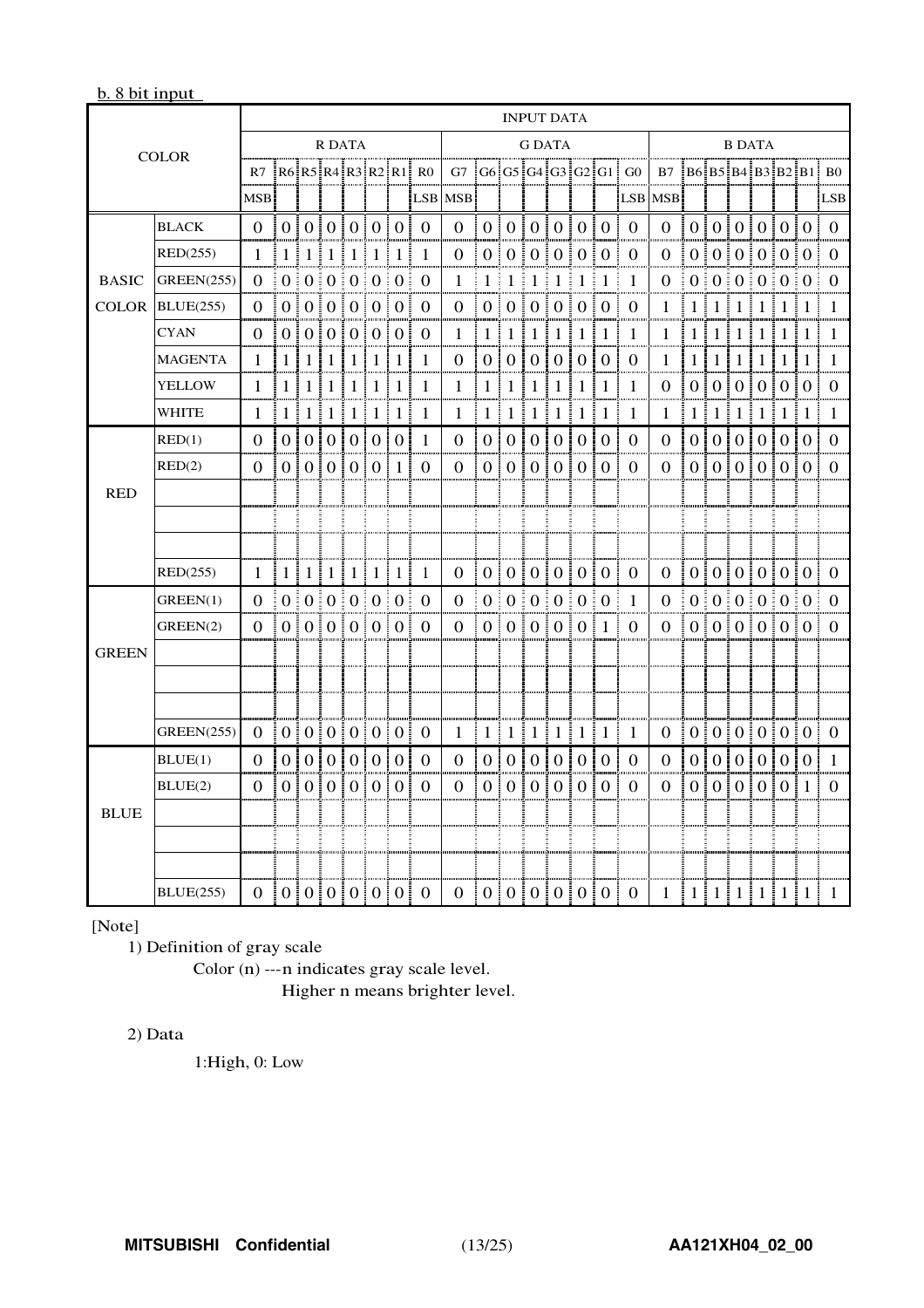#### (4) Display Position and Scan Direction

D(X,Y) shows the data number of input signal for LCD panel signal processing PCB.



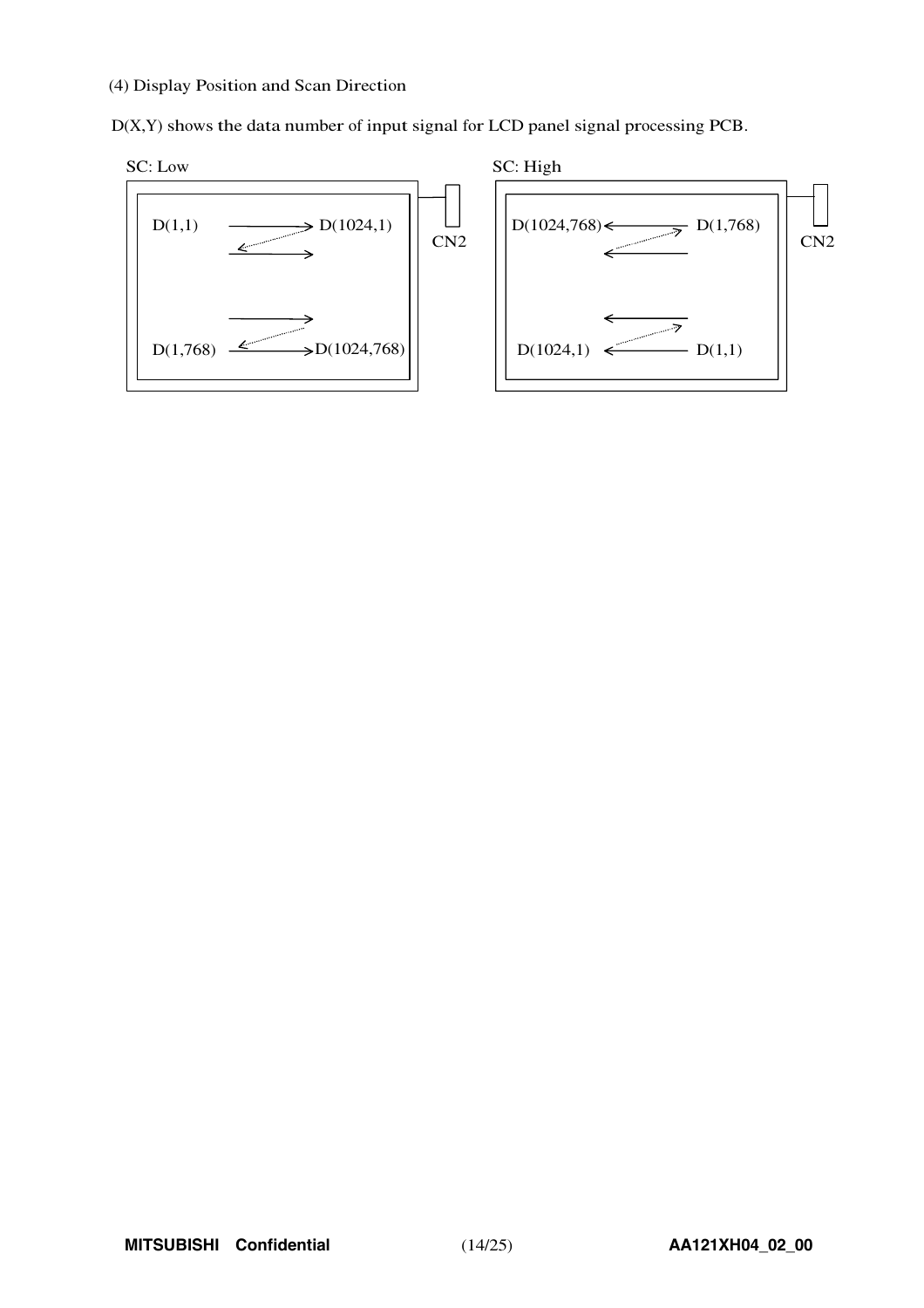## **7. BLOCK DIAGRAM**



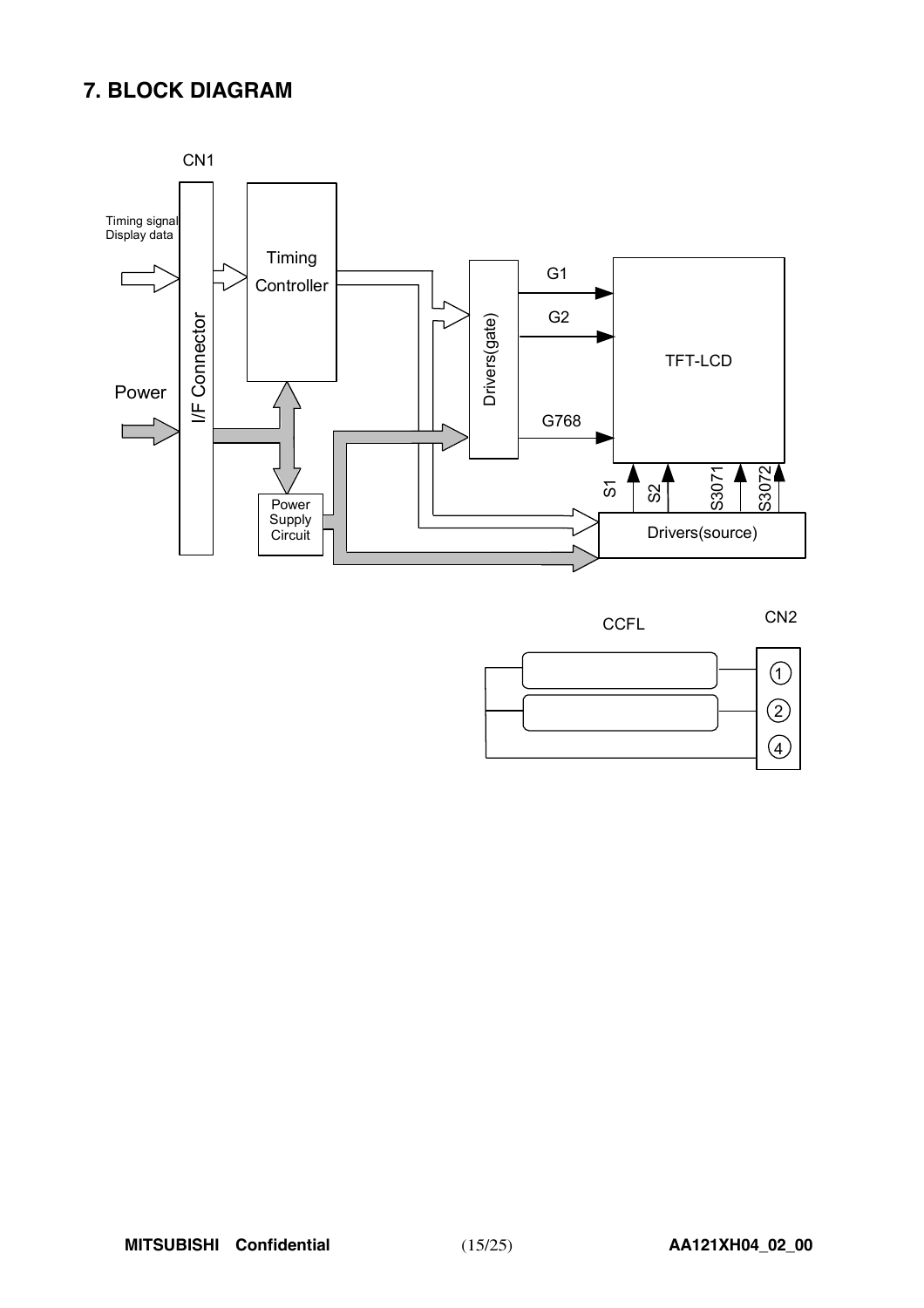## **8. MECHANICAL SPECIFICATIONS**

(1) Front Side



(Unit:mm)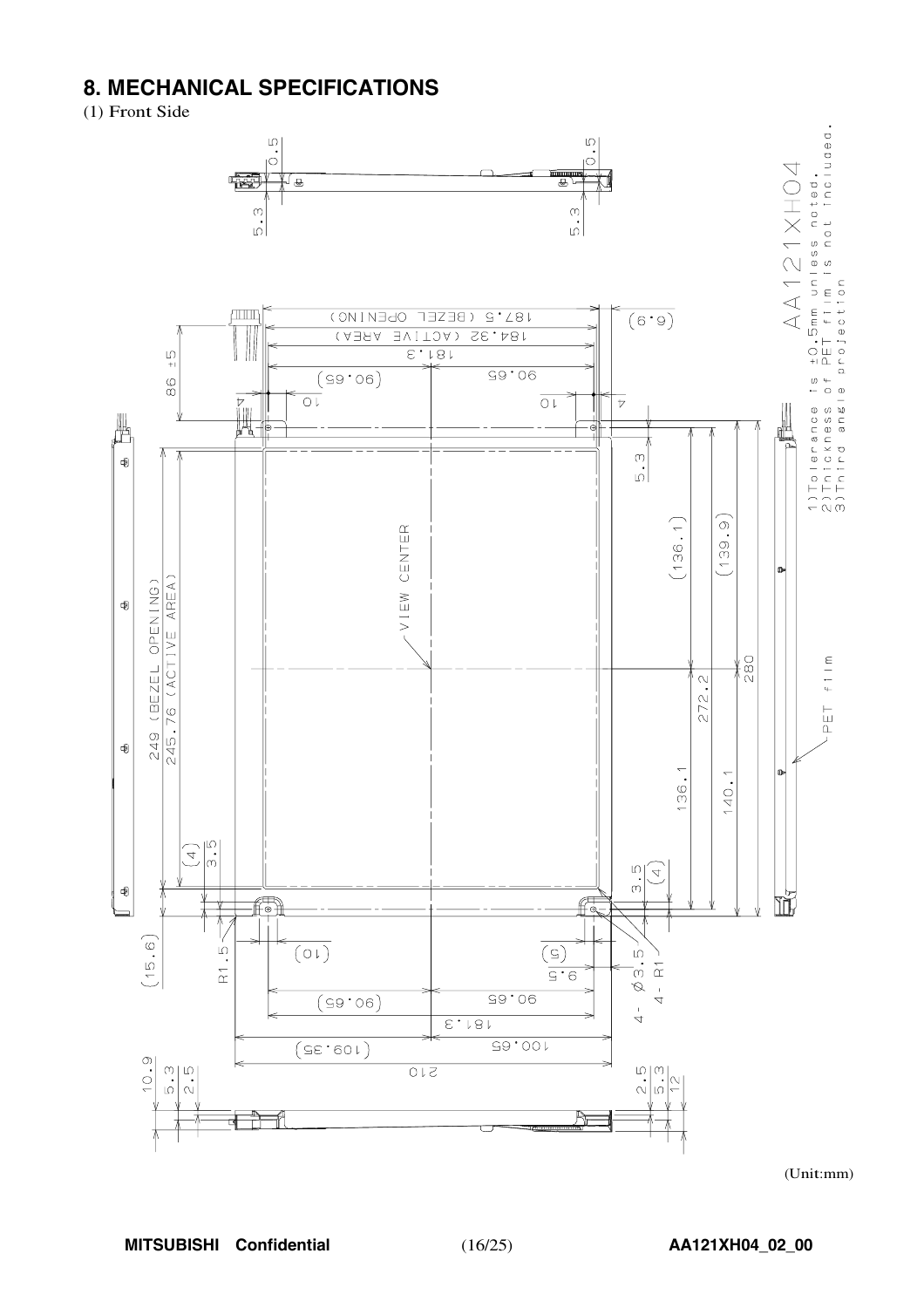

1)Tolerance is ±O.5mm unless noted,<br>2)Thickness of PET film is not included.<br>3)Third angle projection AA121XH04

> CN1:FI-SEZOP-HFE(JAE)<br>CN2:BHR-04VS-1(JST) (Unit:mm)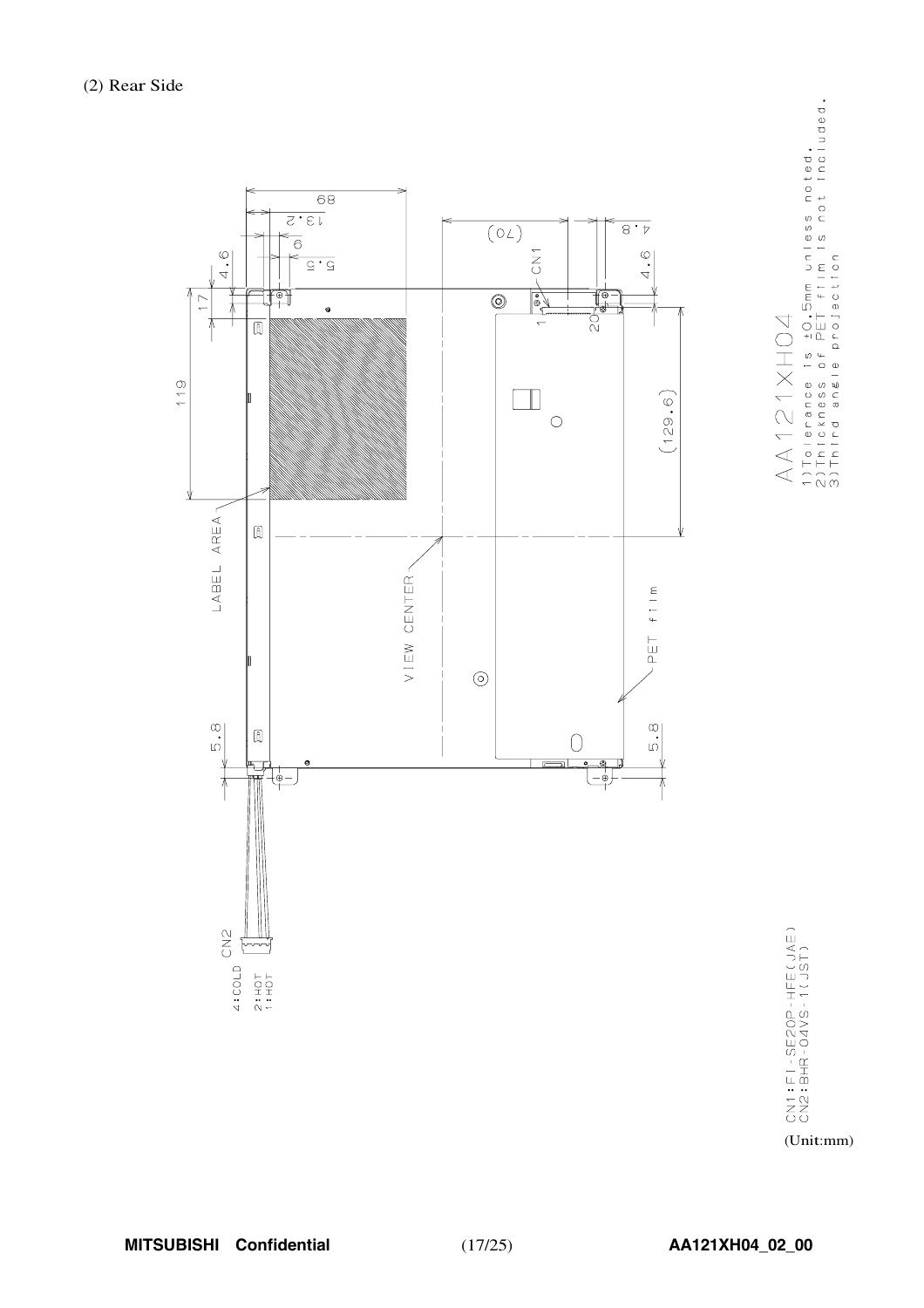|                       |            |                  | Ta=25°C, VCC=3.3V, Input Signals: Typ. Values shown in Section 6      |            |            |            |                   |            |
|-----------------------|------------|------------------|-----------------------------------------------------------------------|------------|------------|------------|-------------------|------------|
| <b>ITEM</b>           |            | <b>SYMBOL</b>    | <b>CONDITION</b>                                                      | <b>MIN</b> | <b>TYP</b> | <b>MAX</b> | <b>UNIT</b>       | Remarks    |
| <b>Contrast Ratio</b> |            | <b>CR</b>        | $\theta$ <sub>V</sub> =0°, $\theta$ <sub>H</sub> =0°                  | 350        | 600        |            | $-$               | $*1)*2*5)$ |
| Luminance             |            | Lw               | $\theta$ <sub>V</sub> =0°, $\theta$ <sub>H</sub> =0°                  | 250        | 320        | $-$        | cd/m <sup>2</sup> | $*1)*5)$   |
| Luminance Uniformity  |            | $\Delta L$ w     | $\theta$ <sub>V</sub> =0°, $\theta$ <sub>H</sub> =0°                  | $- -$      | $- -$      | 30         | $\%$              | $*1)*3*5)$ |
| <b>Response Time</b>  |            | tr               | $\theta$ <sub>V</sub> = $0^\circ$ , $\theta$ <sub>H</sub> = $0^\circ$ | $- -$      | 6          | $- -$      | ms                | $*1)*4*5$  |
|                       |            | tf               | $\theta$ <sub>V</sub> = $0^\circ$ , $\theta$ <sub>H</sub> = $0^\circ$ | $- -$      | 19         | $- -$      | ms                | $*1)*4*5$  |
|                       | Horizontal | $\theta_{\rm H}$ | $CR \ge 10$                                                           | $-50-50$   | $-60-60$   | $- -$      | $\circ$           | $*1*5$     |
| Viewing               | Vertical   | $\theta_{V}$     |                                                                       | $-40-30$   | $-75 - 45$ | $- -$      | $\circ$           | $*1)*5)$   |
| Angle                 | Horizontal | $\theta_H$       |                                                                       | $-65-65$   | $-80 - 80$ | $-$        | $\circ$           | $*1)*5)$   |
|                       | Vertical   | $\theta$ v       | $CR \geq 5$                                                           | $-65 - 40$ | $-80-55$   | $-$        | $\circ$           | $*1)*5)$   |
| Image sticking        |            | tis              | 2 <sub>h</sub>                                                        | $- -$      |            | 2          | S                 | $*6)$      |
|                       | Red        | Rx               |                                                                       | 0.545      | 0.575      | 0.605      |                   |            |
|                       |            | <b>Ry</b>        |                                                                       | 0.297      | 0.327      | 0.357      |                   |            |
| Color                 | Green      | Gx               |                                                                       | 0.298      | 0.328      | 0.358      |                   |            |
| Coordinates           |            | Gy               | $\theta$ v=0°, $\theta$ H=0°                                          | 0.501      | 0.531      | 0.561      | $- -$             | $*1)*5)$   |
|                       | Blue       | Bx               |                                                                       | 0.133      | 0.163      | 0.193      |                   |            |
|                       |            | By               |                                                                       | 0.124      | 0.154      | 0.184      |                   |            |
|                       | White      | Wx               |                                                                       | 0.283      | 0.313      | 0.343      |                   |            |
|                       |            | Wy               |                                                                       | 0.299      | 0.329      | 0.359      |                   |            |

## **9. OPTICAL CHARACTERISTICS**

#### [Note]

These items are measured using CS1000(MINOLTA) for color coordinates, EZContrast(ELDIM) for viewing angle and CS1000 or BM-5A(TOPCON) for others under the dark room condition (no ambient light) after more than 30 minutes from turning on the lamp unless noted.

Condition:  $IL = 12.0$  mArms,  $FL = 43$  kHz

Measurement method for luminance and color coordinates is as follows.



The luminance is measured according to FLAT PANEL DISPLAY MEASUREMENTS STANDARD (VESA Standard).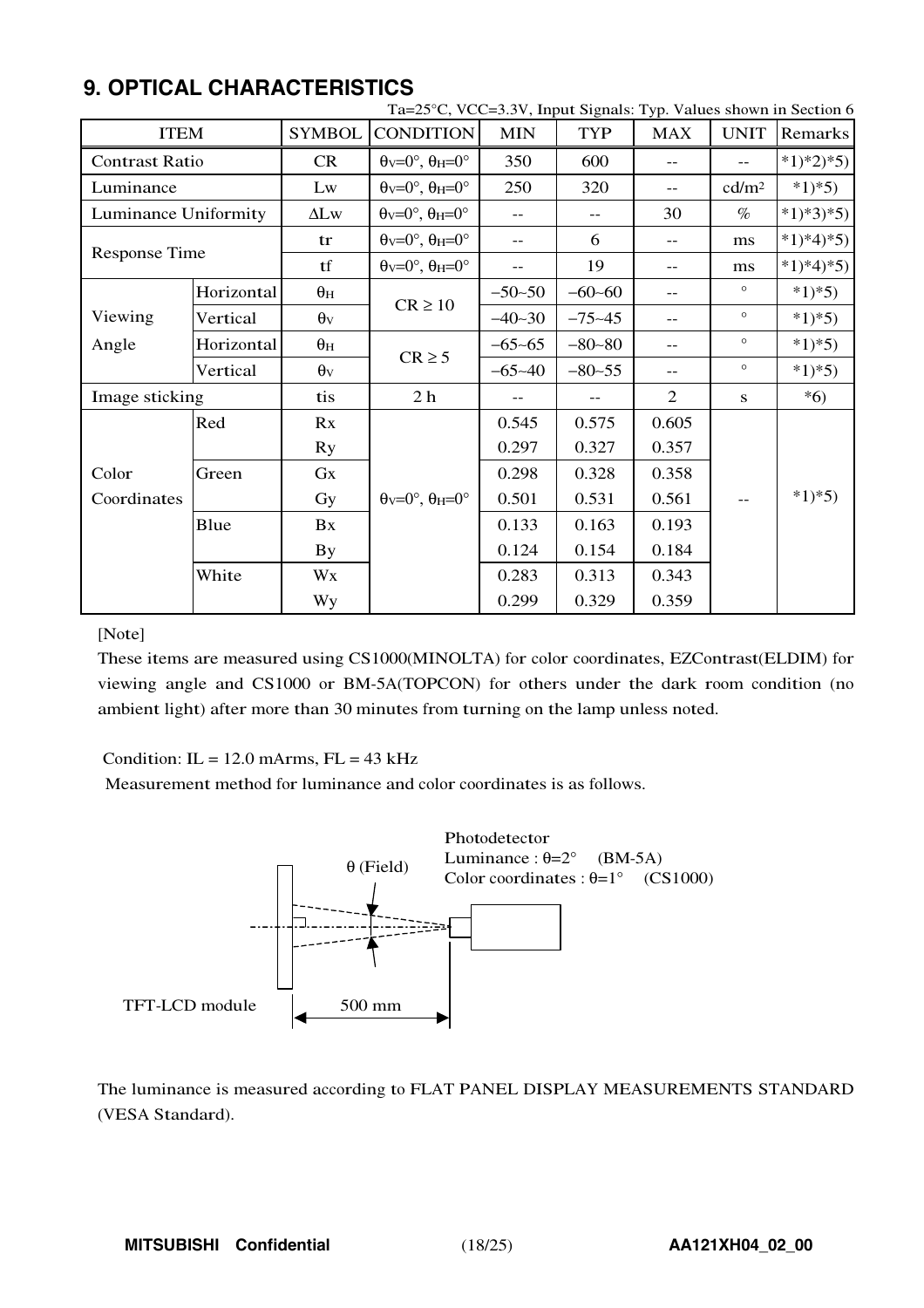#### \*1) Measurement Point

Contrast Ratio, Luminance, Response Time, Viewing Angle, Color Coordinates: Display Center Luminanc<sup>e</sup> Uniformity: point <sup>1</sup>∼<sup>5</sup> shown in a figure belo<sup>w</sup>



#### \*2) Definition of Contrast Ratio

CR= Luminance with all white pixels / Luminance with all black pixels

- \*3) Definition of Luminance Uniformity  $\Delta$ Lw=[Lw(MAX)/Lw(MIN)-1]  $\times$  100
- \*4) Definition of Response Time



 $*$ 5) Definition of Viewing Angle(θ<sub>V</sub>, θ<sub>H</sub>)

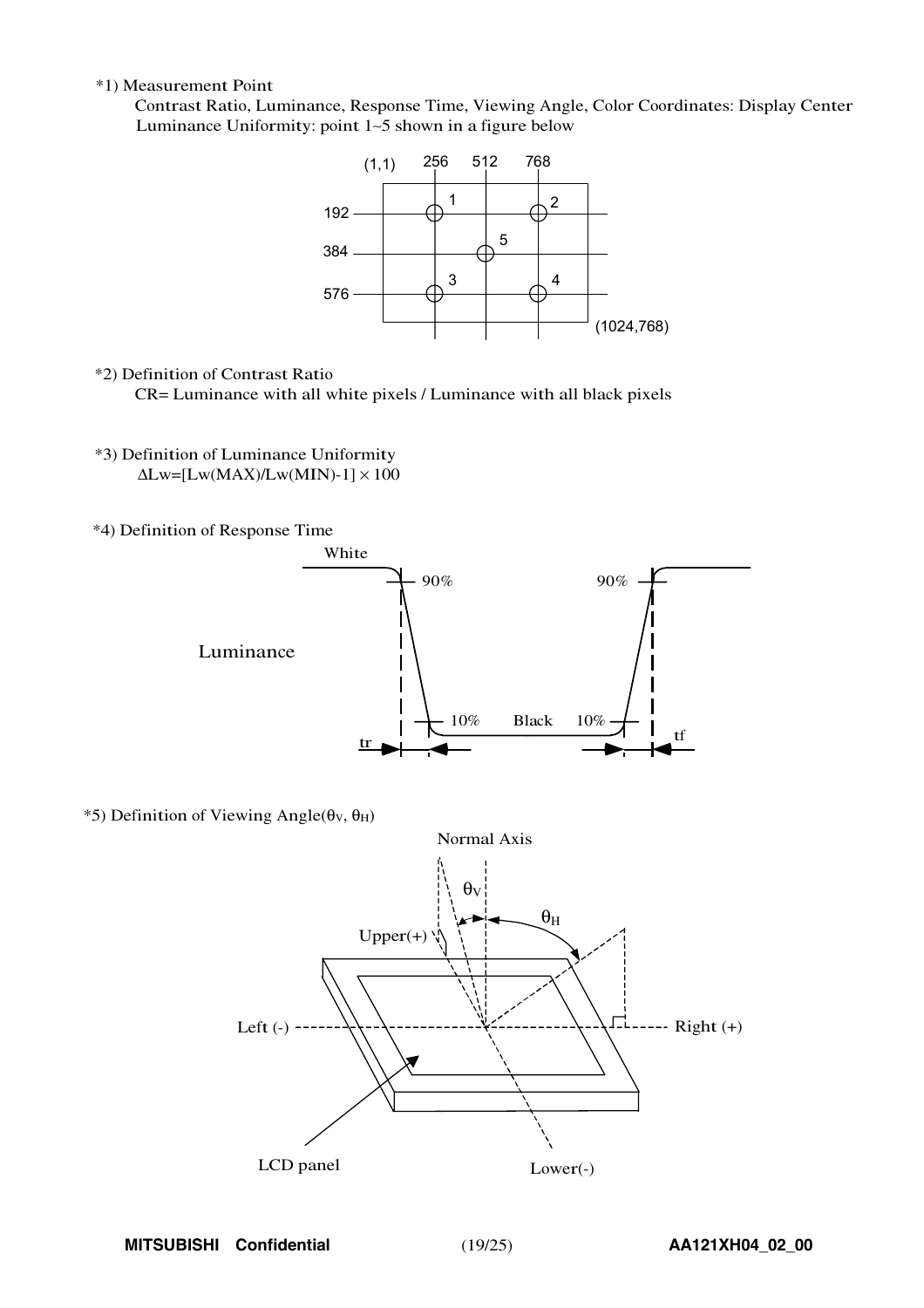\*6) Image sticking:

Continuously display the test pattern shown in the figure below for two-hours. Then display a completely white screen. The previous image shall not persist more than two seconds at 25°C.



TEST PATTERN FOR IMAGE STICKING TEST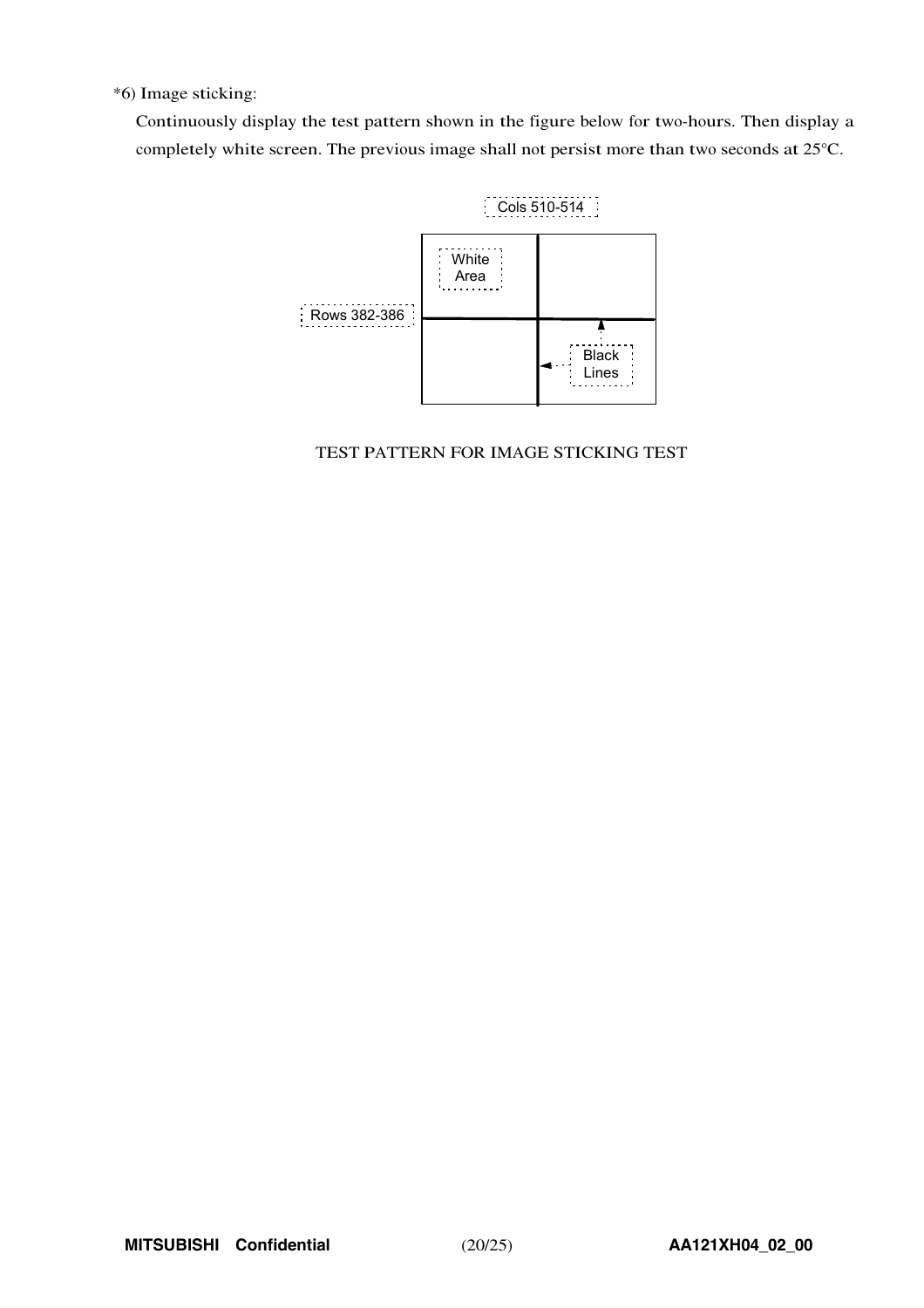## **10. RELIABILITY TEST CONDITION**

(1) Temperature and Humidity

| <b>ITEM</b>                                               | <b>CONDITIONS</b>                                                   |  |  |  |
|-----------------------------------------------------------|---------------------------------------------------------------------|--|--|--|
| <b>HIGH TEMPERATURE</b><br><b>HIGH HUMIDITY OPERATION</b> | 40°C, 90%RH, 240 h<br>(No condensation)                             |  |  |  |
| <b>HIGH TEMPERATURE OPERATION</b>                         | $70^{\circ}$ C, 240 h                                               |  |  |  |
| LOW TEMPERATURE OPERATION                                 | $-20^{\circ}$ C, 240 h                                              |  |  |  |
| <b>HIGH TEMPERATURE STORAGE</b>                           | $80^{\circ}$ C, 240 h                                               |  |  |  |
| LOW TEMPERATURE STORAGE                                   | $-20^{\circ}$ C, 240 h                                              |  |  |  |
| <b>THERMAL SHOCK</b>                                      | BETWEEN $-20^{\circ}$ C (1h) and 80 $^{\circ}$ C(1h),<br>100 CYCLES |  |  |  |

#### (2) Shock & Vibration

| <b>ITEM</b>     | <b>CONDITIONS</b>                                                     |  |  |  |  |
|-----------------|-----------------------------------------------------------------------|--|--|--|--|
|                 | Shock level: $1470m/s^2(150G)$                                        |  |  |  |  |
| <b>SHOCK</b>    | Waveform: half sinusoidal wave, 2ms                                   |  |  |  |  |
| (NON-OPERATION) | Number of shocks: one shock input in each direction of three mutually |  |  |  |  |
|                 | perpendicular axes for a total of six shock inputs                    |  |  |  |  |
|                 | Vibration level: $9.8m/s^2$ (1.0G)                                    |  |  |  |  |
|                 | Waveform: sinusoidal                                                  |  |  |  |  |
| VIBRATION       | Frequency range: 5 to 500Hz                                           |  |  |  |  |
| (NON-OPERATION) | Frequency sweep rate: 0.5 octave /min                                 |  |  |  |  |
|                 | Duration: one sweep from 5 to 500 Hz in each of three mutually        |  |  |  |  |
|                 | perpendicular axis(each x,y,z axis: 1 hour, total 3 hours)            |  |  |  |  |

(3) Judgment standard

The judgment of the above tests should be made as follow:

Pass: Normal display image, no damage of the display function. (ex. no line defect) Partial transformation of the module parts should be ignored.

Fail: No display image, damage of the display function. (ex. line defect)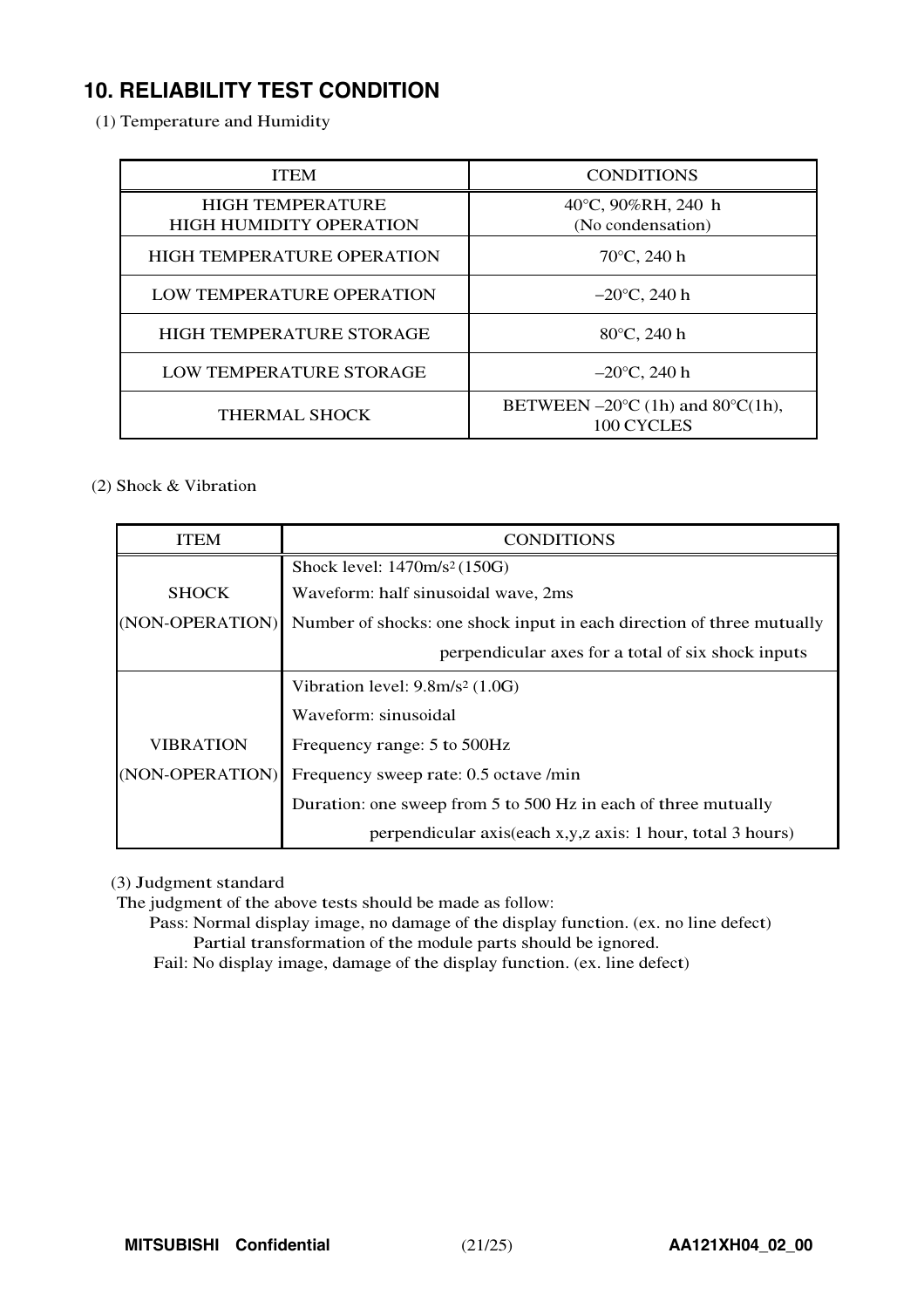## **11. OTHER FEATURE**

This LCD module complies with RoHS<sup>\*</sup>) directive.

\*) RoHS: Restriction of the use of certain hazardous substances in electrical and electronic equipment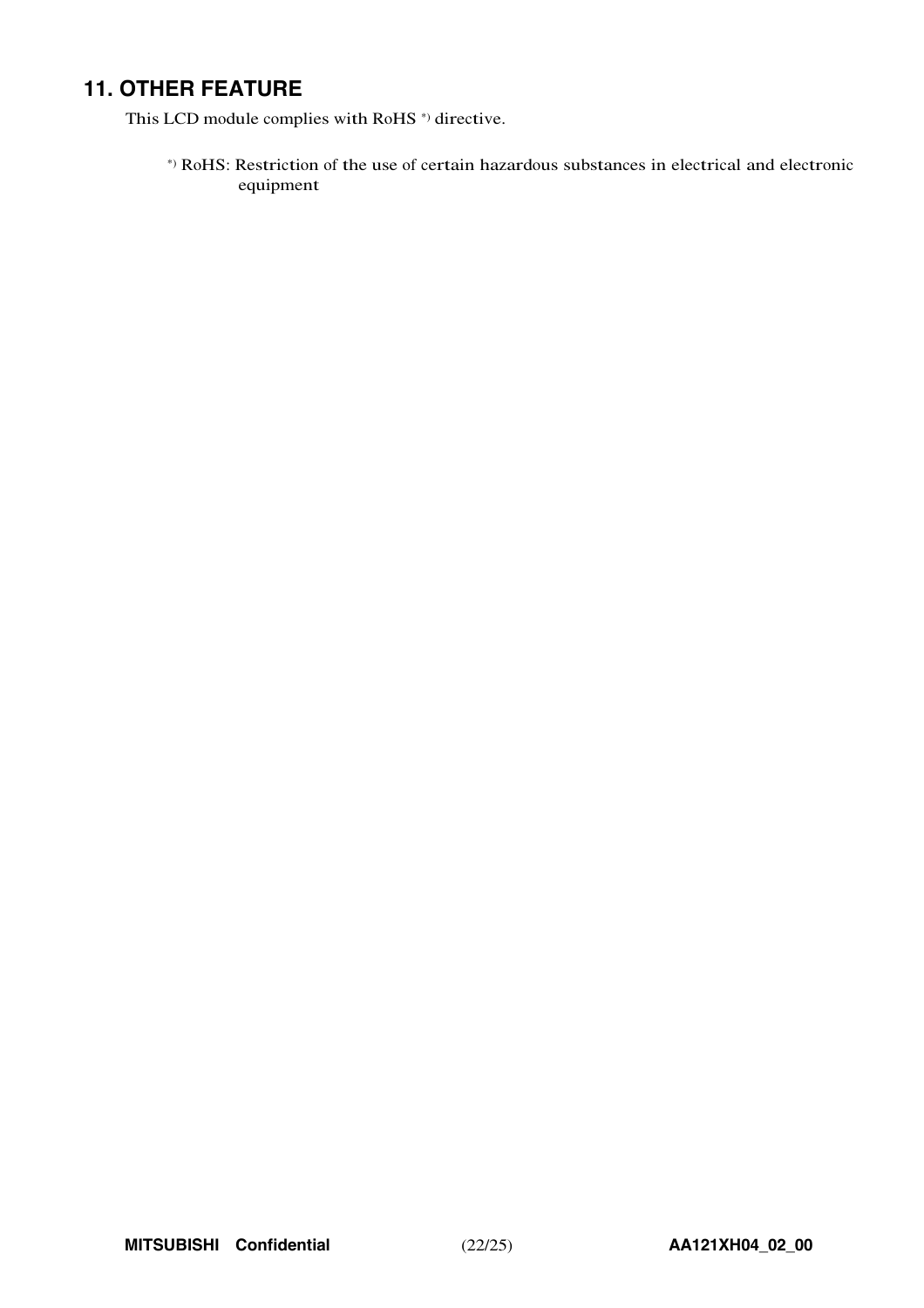### **12. HANDLING PRECAUTIONS FOR TFT-LCD MODULE**

Please pay attention to the followings in handling TFT-LCD products;

#### **(1) ASSEMBLY PRECAUTION**

- a. Please mount the LCD module by using mounting hole with a screw clamping torque (recommended value: 0.3 Nm). Please do not bend or wrench the LCD module in assembling. Please do not drop, bend or twist the LCD module in handling.
- b. Please design display housing in accordance with the following guide lines.
	- (a) Housing case must be designed carefully so as not to put stresses on LCD all sides and not to wrench module. The stresses may cause non-uniformity even if there is no non-uniformity statically.
	- (b) Keep sufficient clearance between LCD module back surface and housing when the LCD module is mounted. Approximately 1.0mm of the clearance in the design is recommended taking into account the tolerance of LCD module thickness and mounting structure height on the housing.
	- (c) When some parts, such as, FPC cable and ferrite plate, are installed underneath the LCD module, still sufficient clearance is required, such as 0.5mm. This clearance is, especially, to be reconsidered when the additional parts are implemented for EMI countermeasure.
	- (d) Design the inverter location and connector position carefully so as not to give stress to lamp cable, or not to interface the LCD module by the lamp cable.
	- (e) Keep sufficient clearance between LCD module and the others parts, such as inverter and speaker so as not to interface the LCD module. Approximately 1.0mm of the clearance in the design is recommended.
	- (f) To avoid local elevation/decrease of temperature, considering location of heating element, heat release, thermal design should be done.
- c. Please do not push or scratch LCD panel surface with anything hard. And do not soil LCD panel surface by touching with bare hands. (Polarizer film, surface of LCD panel is easy to be flawed.)
- d. Please do not press any parts on the rear side such as source TCP, gate TCP, control circuit board and FPCs during handling LCD module. If pressing rear part is unavoidable, handle the LCD module with care not to damage them.
- e. Please wipe off LCD panel surface with absorbent cotton or soft cloth in case of it being soiled.
- f. Please wipe off drops of adhesives like saliva and water on LCD panel surface immediately. They might damage to cause panel surface variation and color change.
- g. Please do not take a LCD module to pieces and reconstruct it. Resolving and reconstructing modules may cause them not to work well.
- h. Please do not touch metal frames with bare hands and soiled gloves. A color change of the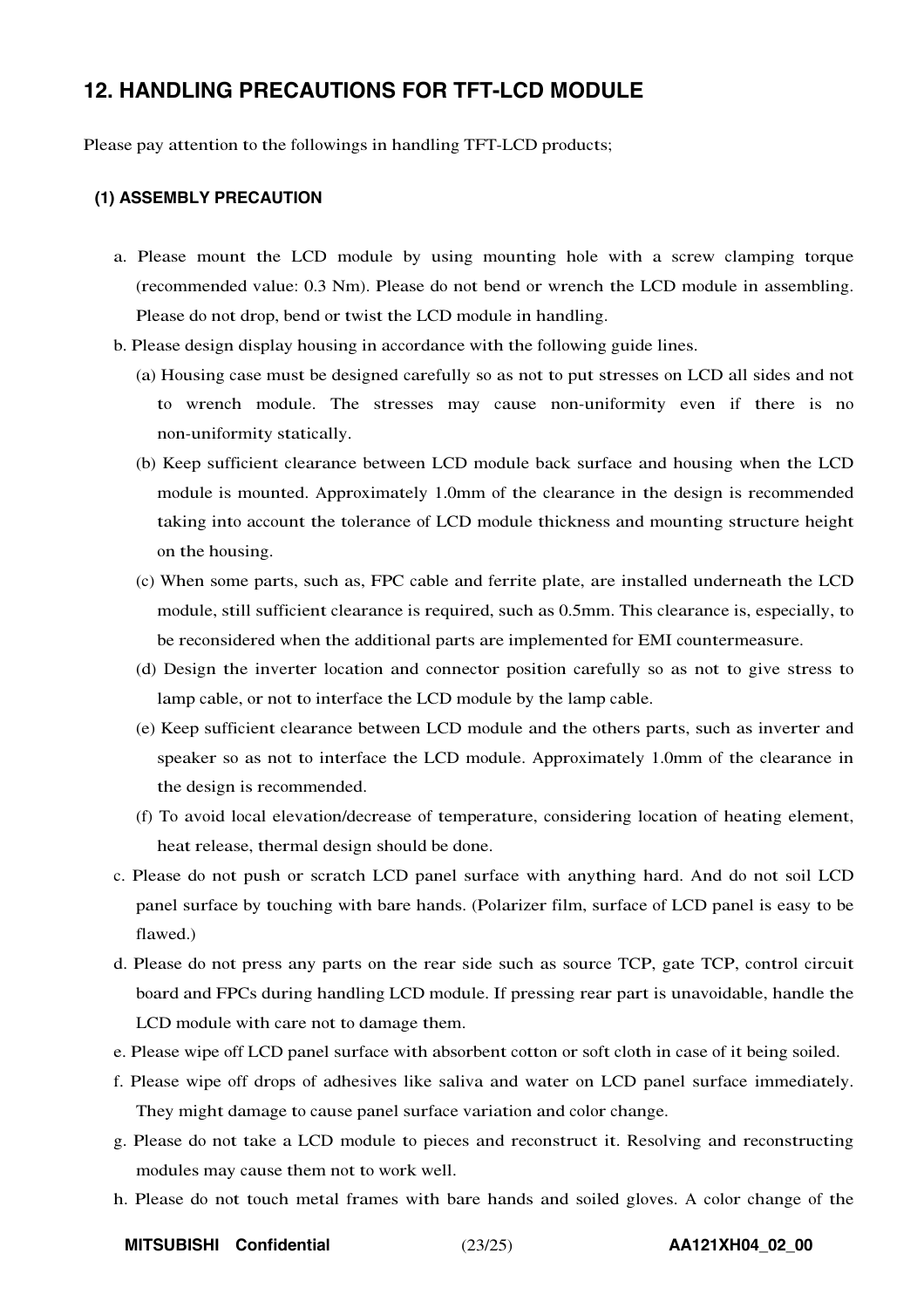metal frames can happen during a long preservation of soiled LCD modules.

- i. Please handle metal frame carefully because edge of metal frame is very sharp.
- j. Please pay attention to handling lead wire of backlight so that it is not tugged in connecting with inverter.
- k. Please connect the metal frame of LCD module to GND in order to minimize the effect of external noise and EMI.
- l. Be sure to connect the cables and the connecters correctly.

#### **(2) OPERATING PRECAUTIONS**

- a. Please be sure to turn off the power supply before connecting and disconnecting signal input cable.
- b. Please do not change variable resistance settings in LCD module. They are adjusted to the most suitable value. If they are changed, it might happen LCD does not satisfy the characteristics specification.
- c. LCD backlight takes longer time to become stable of radiation characteristics in low temperature than in room temperature.
- d. The interface signal speed is very high. Please pay attention to transmission line design and other high speed signal precautions to satisfy signal specification.
- e. A condensation might happen on the surface and inside of LCD module in case of sudden change of ambient temperature.
- f. Please pay attention not to display the same pattern for very long time. Image might stick on LCD. Even if image sticking happens, it may disappear as the operation time proceeds.
- g. Please obey the same safe instructions as ones being prepared for ordinary electronic products.

#### **(3) PRECAUTIONS WITH ELECTROSTATICS**

- a. This LCD module use CMOS-IC on circuit board and TFT-LCD panel, and so it is easy to be affected by electrostatics. Please be careful with electrostatics by the way of your body connecting to the ground and so on.
- b. Please remove protection film very slowly from the surface of LCD module to prevent from electrostatics occurrence.

#### **(4) STORAGE PRECAUTIONS**

- a. Please do not leave the LCDs in the environment of high humidity and high temperature such as 60°C90%RH.
- b. Please do not leave the LCDs in the environment of low temperature; below –20°C.